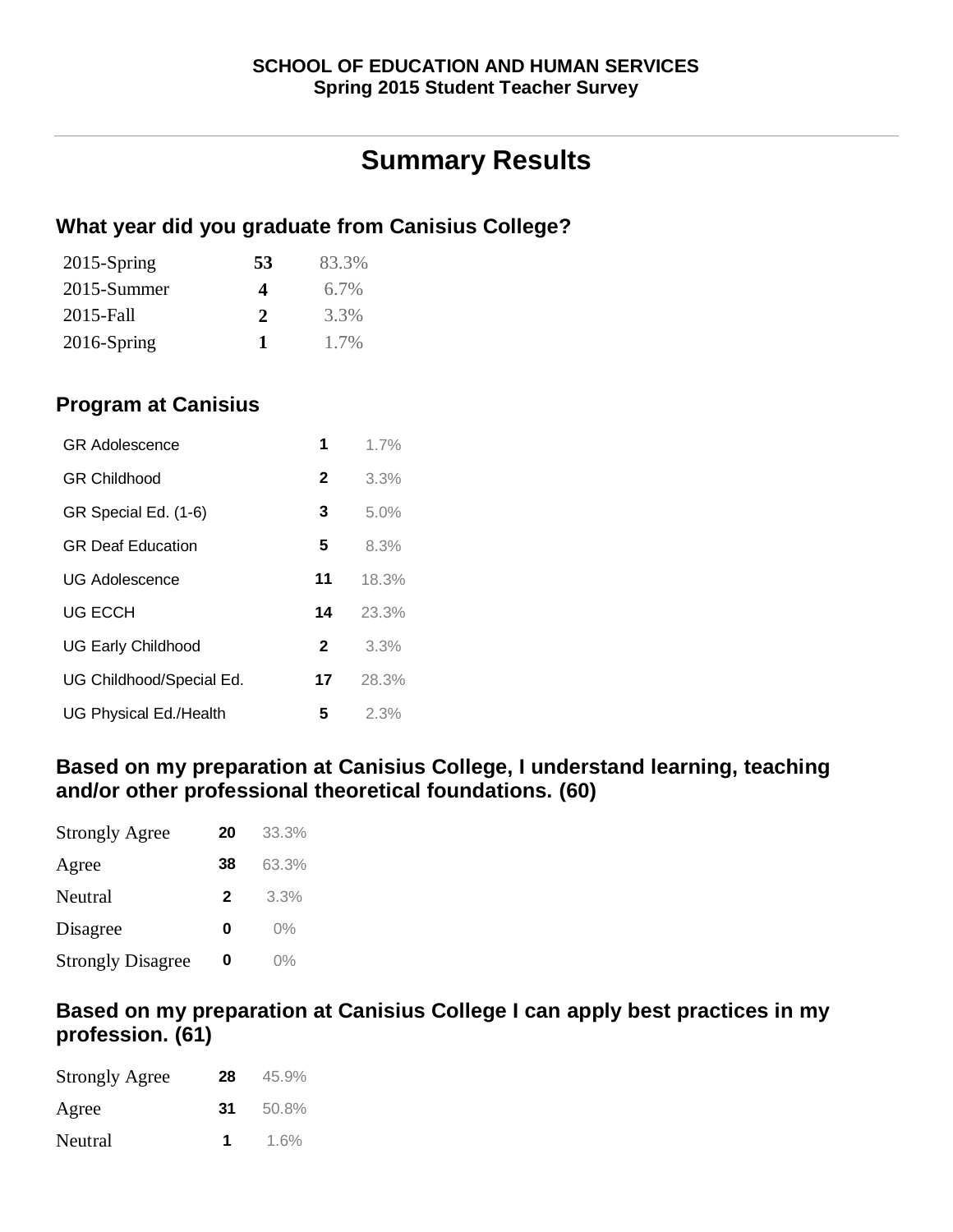| Disagree                 | n | $0\%$ |
|--------------------------|---|-------|
| <b>Strongly Disagree</b> | 1 | 1.6%  |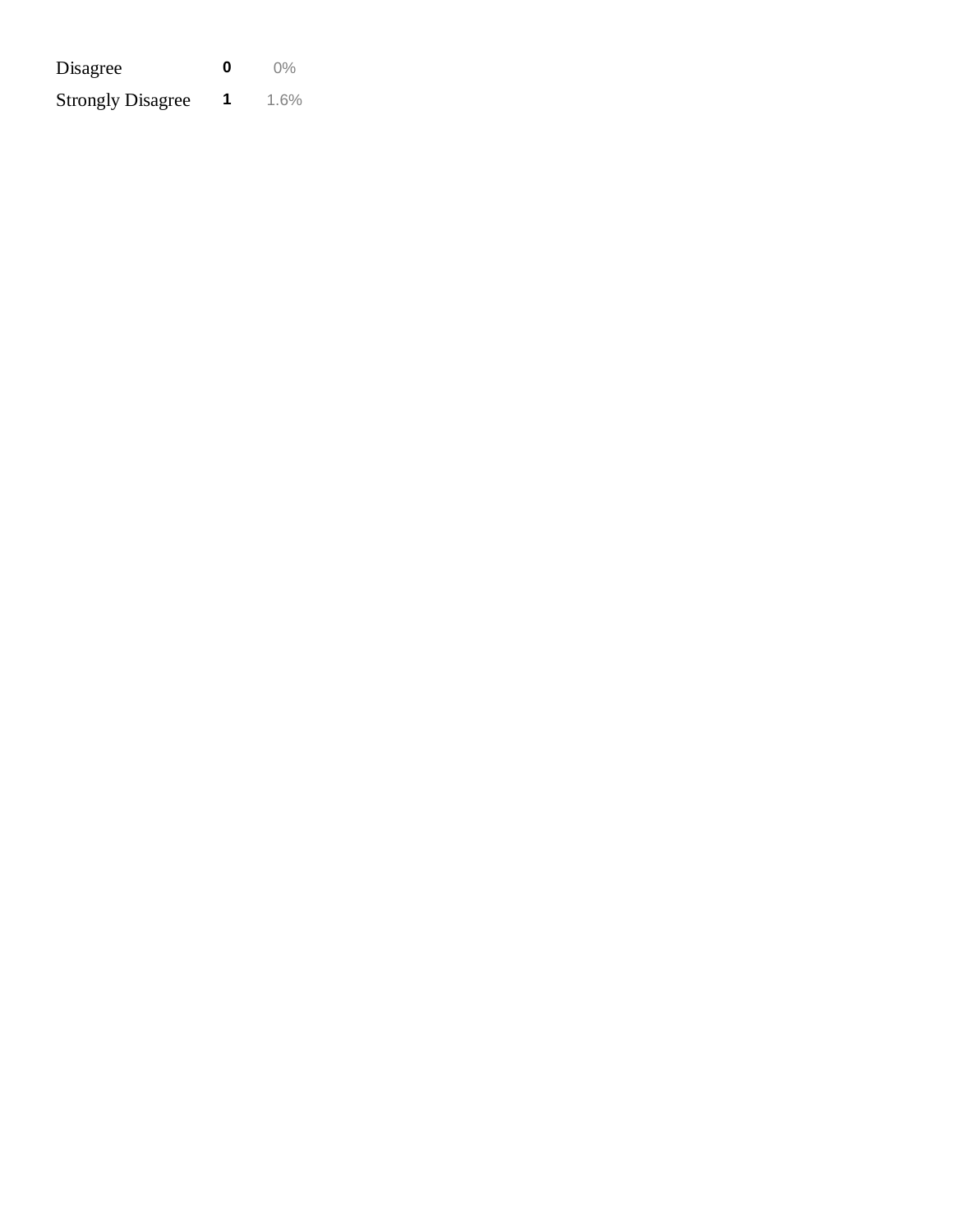## **Based on my preparation at Canisius College I can implement a variety of strategies that integrate critical thinking, inquiry, and problem solving. (60)**

| <b>Strongly Agree</b>    | 26          | 43.3% |
|--------------------------|-------------|-------|
| Agree                    | 32          | 53.3% |
| Neutral                  | $\mathbf 2$ | 3.3%  |
| Disagree                 | Ω           | $0\%$ |
| <b>Strongly Disagree</b> | Ω           | 4%    |

## **Based on my preparation at Canisius College I can maintain appropriate classroom management. (61)**

| <b>Strongly Agree</b>    | 21 | 34.4% |
|--------------------------|----|-------|
| Agree                    | 28 | 45.9% |
| Neutral                  | 11 | 18%   |
| Disagree                 | 1  | 1.6%  |
| <b>Strongly Disagree</b> | Ω  | $0\%$ |

## **I am able to employ strong knowledge in my content area. (61)**

| <b>Strongly Agree</b>    | 26 | 42.6% |
|--------------------------|----|-------|
| Agree                    | 29 | 47.5% |
| Neutral                  | 5  | 8.2%  |
| Disagree                 | 1  | 1.6%  |
| <b>Strongly Disagree</b> | 0  | $0\%$ |

## **I am able to employ appropriate pedagogical content knowledge. (60)**

| <b>Strongly Agree</b>    | 16 | 26.7% |
|--------------------------|----|-------|
| Agree                    | 39 | 65%   |
| Neutral                  | 4  | 6.7%  |
| Disagree                 | 1  | 1.7%  |
| <b>Strongly Disagree</b> | Ω  | $0\%$ |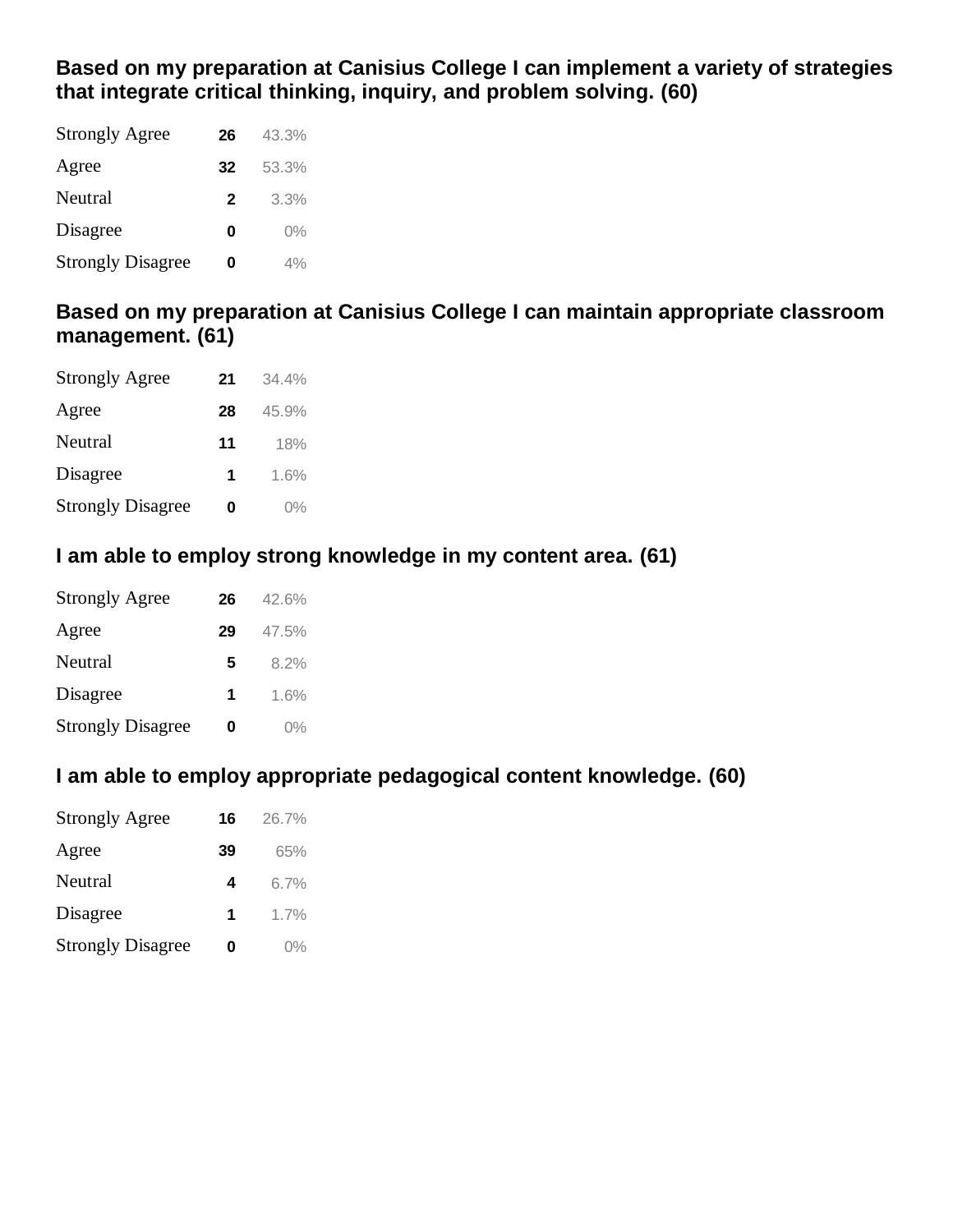**Based on my preparation at Canisius College I am able to achieve positive outcomes regarding student learning, achievement and/or development. (60)**

| <b>Strongly Agree</b>    | 22 | 36.7% |
|--------------------------|----|-------|
| Agree                    | 37 | 31.7% |
| Neutral                  | 1  | 1.7%  |
| Disagree                 | Ω  | $0\%$ |
| <b>Strongly Disagree</b> | ი  | $0\%$ |

**Based on my preparation at Canisius College I can set clear learning goals and align instruction with standard based content. (60)**

| <b>Strongly Agree</b>    | 17 | 28.3% |
|--------------------------|----|-------|
| Agree                    | 42 | 70%   |
| Neutral                  | 1  | 1.7%  |
| Disagree                 | Ω  | $0\%$ |
| <b>Strongly Disagree</b> | Ω  | $0\%$ |

**Based on my preparation at Canisius College I can engage and motivate students. (60)**

| <b>Strongly Agree</b>    | 28           | 46.7% |
|--------------------------|--------------|-------|
| Agree                    | 30           | 50%   |
| Neutral                  | $\mathbf{2}$ | 3.3%  |
| Disagree                 | Ω            | $0\%$ |
| <b>Strongly Disagree</b> | Ω            | $0\%$ |

## **I am able to successfully consider multiple ability levels in diverse P-12 settings when developing lessons and assessments. (61)**

| <b>Strongly Agree</b>    | 21 | 34.4% |
|--------------------------|----|-------|
| Agree                    | 35 | 57.4% |
| Neutral                  | 5  | 8.2%  |
| Disagree                 | Ω  | $0\%$ |
| <b>Strongly Disagree</b> | 0  | $0\%$ |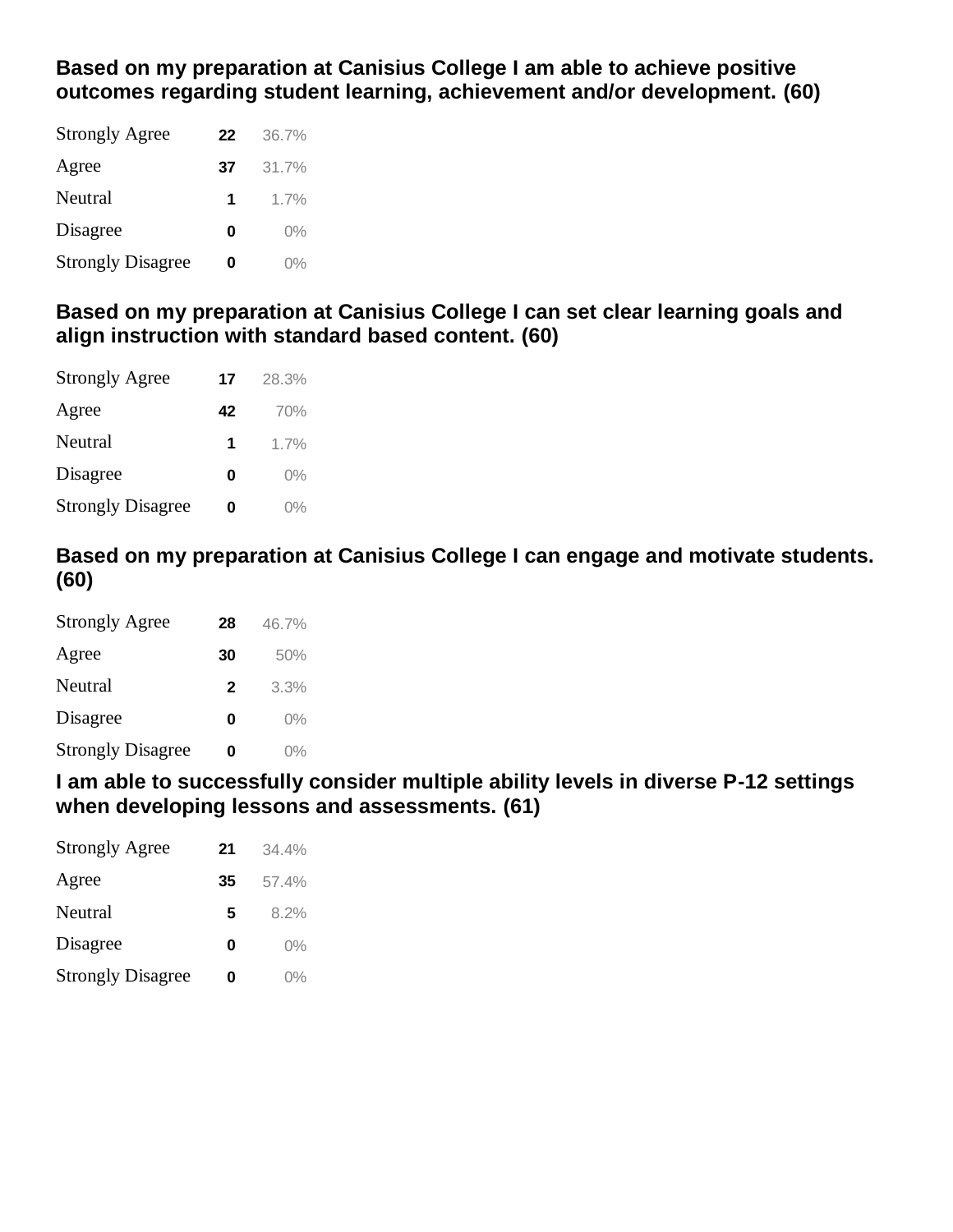## **My experience at Canisius has enabled me to effectively teach diverse P-12 student populations. (60)**

| <b>Strongly Agree</b>    | 23 | 38.3% |
|--------------------------|----|-------|
| Agree                    | 31 | 51.7% |
| Neutral                  | 5  | 8.3%  |
| Disagree                 | 1  | 1.7%  |
| <b>Strongly Disagree</b> | Ω  | $0\%$ |

## **I am willing and able to use the results of P-12 assessments of student learning to guide my instruction and/or professional effectiveness. (62)**

| <b>Strongly Agree</b>    | 21 | 33.9% |
|--------------------------|----|-------|
| Agree                    | 39 | 62.9% |
| Neutral                  | 2  | 3.2%  |
| Disagree                 | Ω  | $0\%$ |
| <b>Strongly Disagree</b> | Ω  | $0\%$ |

## **I am willing and able to engage in collaboration to augment my professional practice. (60)**

| <b>Strongly Agree</b>    | 27 | 45%   |
|--------------------------|----|-------|
| Agree                    | 32 | 53.3% |
| Neutral                  | 1  | 1.7%  |
| Disagree                 | Ω  | $0\%$ |
| <b>Strongly Disagree</b> | Ω  | $0\%$ |

## **After graduating, I plan to assume appropriate leadership/roles in the school and/or in the district. (60)**

| <b>Strongly Agree</b>    | 30 | 50%   |
|--------------------------|----|-------|
| Agree                    | 25 | 41.7% |
| Neutral                  | 4  | 6.7%  |
| Disagree                 | 1  | 1.7%  |
| <b>Strongly Disagree</b> | Ω  | $0\%$ |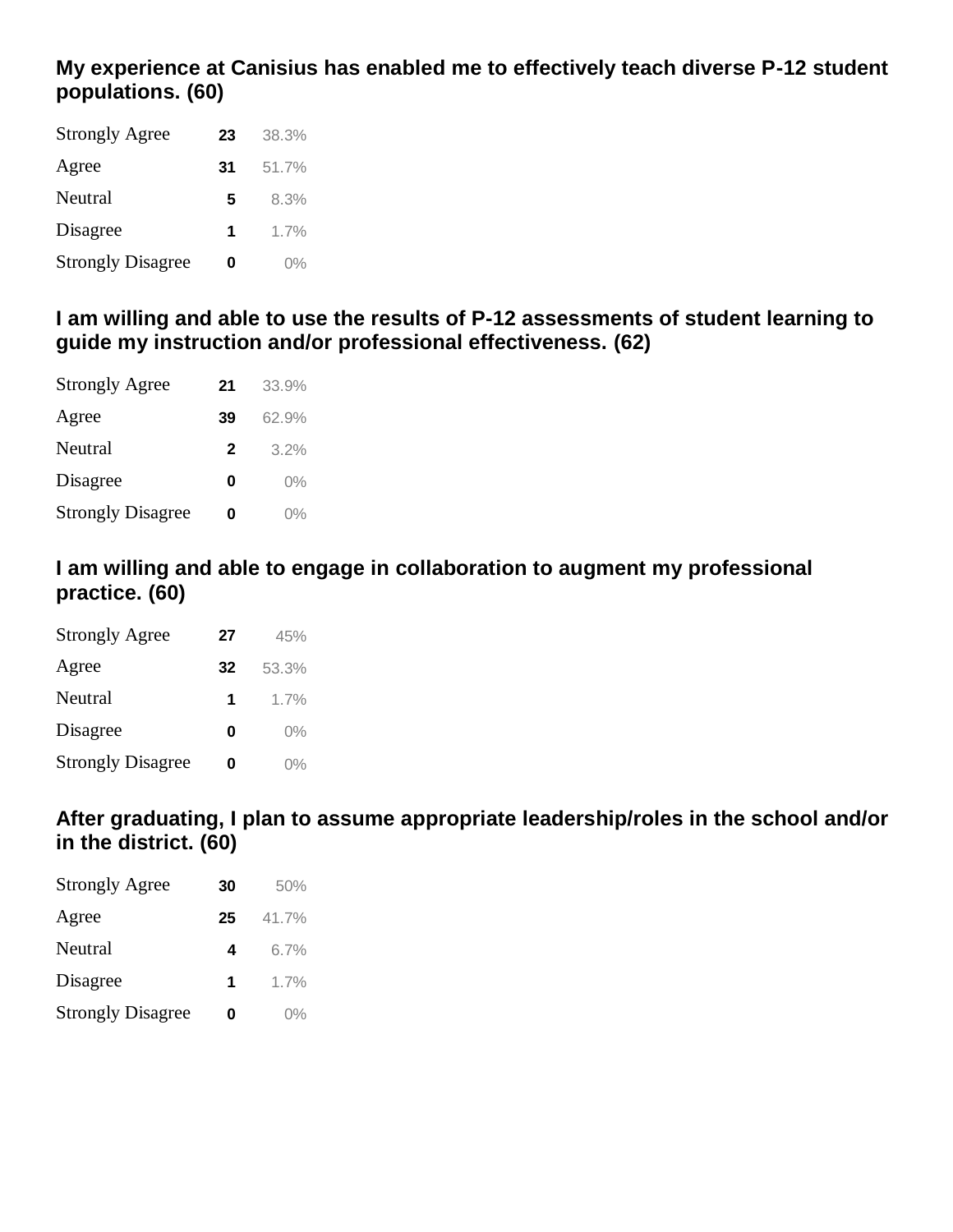## **After graduating, I plan to be involved in internal or external communities that support student development. (60)**

| <b>Strongly Agree</b>    | 28 | 46.7% |
|--------------------------|----|-------|
| Agree                    | 27 | 45%   |
| Neutral                  | 5  | 8.3%  |
| Disagree                 | Ω  | $0\%$ |
| <b>Strongly Disagree</b> | Ω  | $0\%$ |

## **My training at Canisius stressed the importance of involving family and community members in a child's education. (61)**

| <b>Strongly Agree</b>    | 30 | $49.2\%$ |
|--------------------------|----|----------|
| Agree                    | 22 | 36.1%    |
| Neutral                  | 7  | 11.5%    |
| Disagree                 | 2  | 3.3%     |
| <b>Strongly Disagree</b> | Ω  | $0\%$    |

**Based on my preparation at Canisius College I will be able to practice professional and ethical responsibility by respecting multiple perspectives of clients/students, local communities, and colleagues. (60)**

| <b>Strongly Agree</b>    | 22 | 36.7% |
|--------------------------|----|-------|
| Agree                    | 35 | 58.3% |
| Neutral                  | 3  | 5%    |
| Disagree                 | Ω  | $0\%$ |
| <b>Strongly Disagree</b> | 0  | $0\%$ |

**Based on my preparation at Canisius College I will be able to effectively communicate and work with clients/students, parents, and other professionals. (60)**

| <b>Strongly Agree</b>    | 23           | 38.3% |
|--------------------------|--------------|-------|
| Agree                    | 35           | 58.3% |
| Neutral                  | $\mathbf{2}$ | 3.3%  |
| Disagree                 | Ω            | $0\%$ |
| <b>Strongly Disagree</b> | 0            | $0\%$ |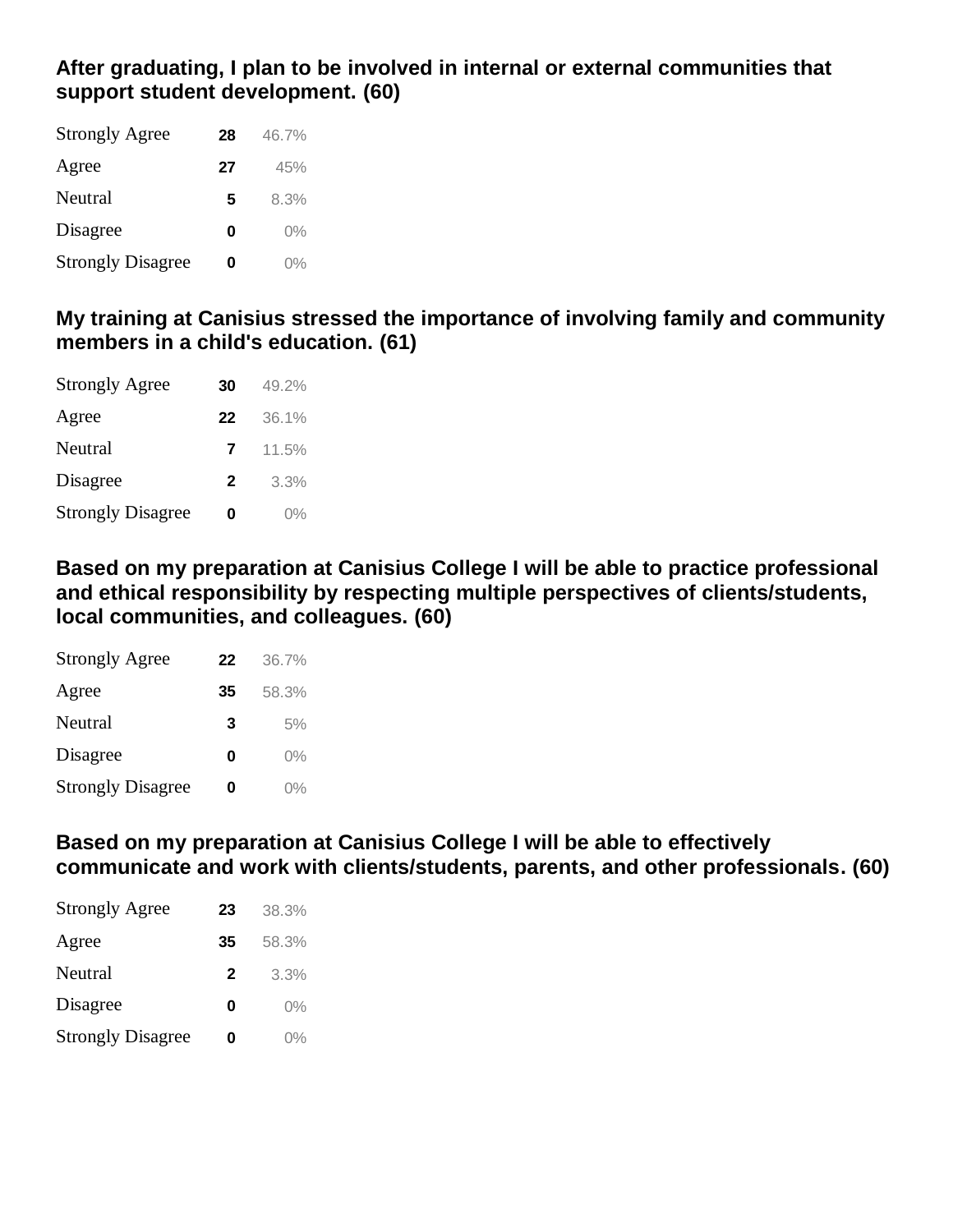**Based on my preparation at Canisius College I will be able to practice caring and fairness by using varied strategies and methods to address each client/student's diverse needs, the requirements of the task, and the discipline. (60)**

| <b>Strongly Agree</b>    | 23 | 38.3% |
|--------------------------|----|-------|
| Agree                    | 36 | 60%   |
| Neutral                  | 1  | 1.7%  |
| Disagree                 | Ω  | $0\%$ |
| <b>Strongly Disagree</b> | O  | በ%    |

**Based on my preparation at Canisius College I will act responsibly through collaboration with others as partners in planning and implementing effective programming. (60)**

| <b>Strongly Agree</b>    | 26 | 43.3% |
|--------------------------|----|-------|
| Agree                    | 33 | 55%   |
| Neutral                  | 1  | 1.7%  |
| Disagree                 | Ω  | $0\%$ |
| <b>Strongly Disagree</b> | O  | በ%    |

**Canisius College provided me with the knowledge, skills and dispositions to be successful and to be recognized as a competent professional in my employment. (61)**

| <b>Strongly Agree</b>    | 24 | 39.3% |
|--------------------------|----|-------|
| Agree                    | 32 | 52.5% |
| Neutral                  | 4  | 6.6%  |
| Disagree                 | 1  | 1.6%  |
| <b>Strongly Disagree</b> | Ω  | $0\%$ |

**My preparation program at Canisius was well aligned to state requirements and national standards. (60)**

| <b>Strongly Agree</b>    | 28           | 46.7% |
|--------------------------|--------------|-------|
| Agree                    | 30           | 50%   |
| Neutral                  | $\mathbf{2}$ | 3.3%  |
| Disagree                 | Ω            | $0\%$ |
| <b>Strongly Disagree</b> | Ω            | $0\%$ |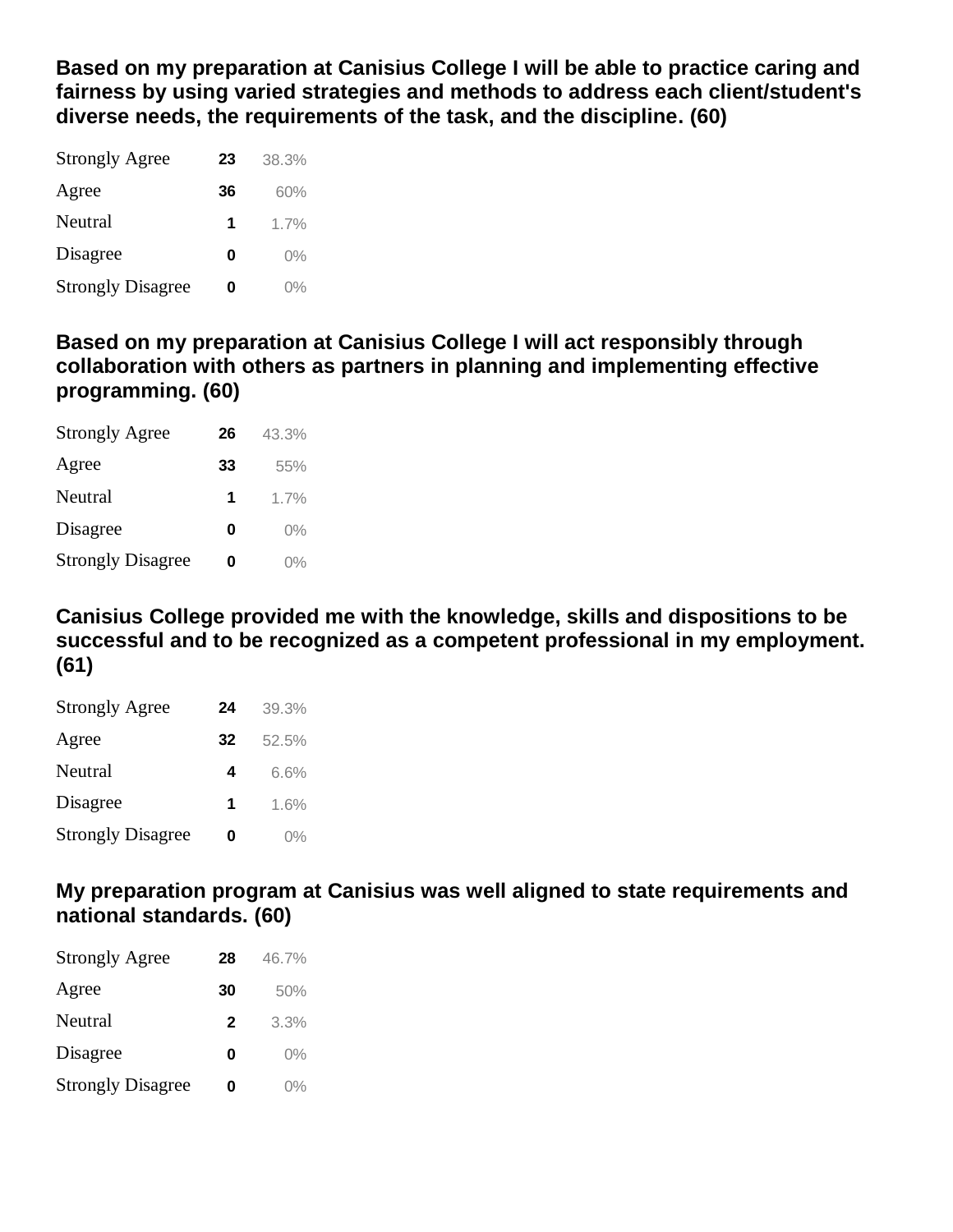### **Please use the field below to send us your comments or thoughts regarding your experience at Canisius or post-Canisius. We welcome any opinions or suggestions related to our programs or the field of teacher education in general. Thank you for your time.**

I truly feel like I received the best degree that I could possibly have through Canisius. One thing that I would recommend, however, is that there is a more thorough screening for guest professors. I took two classes with Cathy Phillips Russ and feel like I deserve a refund. We did absolutely nothing. I actually had to ask Dr. Kindzierski to send me supplemental materials because I didn't feel ready to begin my pre student teaching placement as a result Cathy's class. She was a nice woman, but an absolutely horrible instructor.

I feel well prepared. Thank you for your time.

It has been a great experience with wonderful professors who are knowledgeable and helpful. My only concern is that there is not much diversity within the education field, concerning both professors and students.

I believe that I am prepared to become an effective educator. However, I think there needs to be more knowledge about the classroom such as more management techniques, more opportunities to plan lessons using standards, and having more opportunities to meet with educators in the field and gain more insight and advice.

Canisius College was the best choice for me to earn a quality degree in the profession of education and I am very grateful for everyone who helped me along the way at Canisius. My only recommendation would be to put more emphasis on research and theories.

I think there needs to be better communication between the school of education and its teacher candidates.

I have had an amazing experience here at Canisius and through every opportunity offered or required, I feel confident as I begin the job hunt for my own classroom this coming fall. My only complaint (if you can call it that) was that 1 of my courses I did not feel that I benefited from in any way, Reading and Writing for Students with Disabilities taught by Cathy Philips Russ. I did not feel that from what was covered in class that I actually learned any beneficial strategies to feel comfortable let alone confident that I could teach students with disabilities. I have had many other opportunities to make up that lost time and have learned a great deal from other instructors and during my observations and placements... but I think that either that class should be revamped to be informative or a new instructor should be put in place.

I feel as though Canisius College prepared me well for my future. I had great professors who took the time to effectively teach me how to become a good teacher. However, I wish that we had a few more opportunities to see varying classroom activities in action during our classes, such as different group work activities instead of direct instruction. Some professors did this well and consistently, (Dr. Kreis and Dr. Bailey), but some of my other education professors relied almost solely on direct instruction, which I think hindered our understanding of how to vary instruction a little. Overall, I am very satisfied with my training from Canisius College, though.

I thoroughly enjoyed my experience at Canisius and I feel truly prepared to go into the workforce and apply the skills I have learned here to help me succeed.

Loved all the guidance and support with the TPA, I feel like we were more prepared for the TPA than other schools! I also enjoyed being able to work in a classroom early, starting sophomore year. Lastly, being able to co-teach with another student teacher in an inclusion classroom made my first student teaching placement amazing! This is something that should definitely be developed more in future years, I wish more student teachers had the opportunity to co-teach like I did!

I think Canisius does a great job at preparing future educators.

I feel that Canisius has done a well job in preparing me and my peers to enter the working field of education. And I know for a fact that the Canisius Education program is much more extensive and prepared compared to peers of mine that have attended other Colleges or Universities. I am proud to say that I have earned a Canisius Education in Education and I know it has a well known reputation.

I do have one suggestion for the implementation next year's teacher candidates student teaching....pay more close attention to each students' placement and vary them. For instance, my first student teaching placement was in 3rd grade and my second one was for special ed in 3rd and 4th grade. Vary them some more.

I had a good experience at Canisius College and feel pretty well prepared for entering into a career in education. My only suggestion would be to maybe implement a course that deals with the common core, because it is something that is so important for us to know, but nobody really knows anything about it. Also, I think it would be beneficial to implement a gifted education course in undergraduate special education, because I took a graduate level class about that in place of an undergraduate class and thought it was really beneficial and I learned a lot. We don't really talk much about gifted students and students that need more challenge in classes through special education and focus on students who need more assistance and have learning disabilities.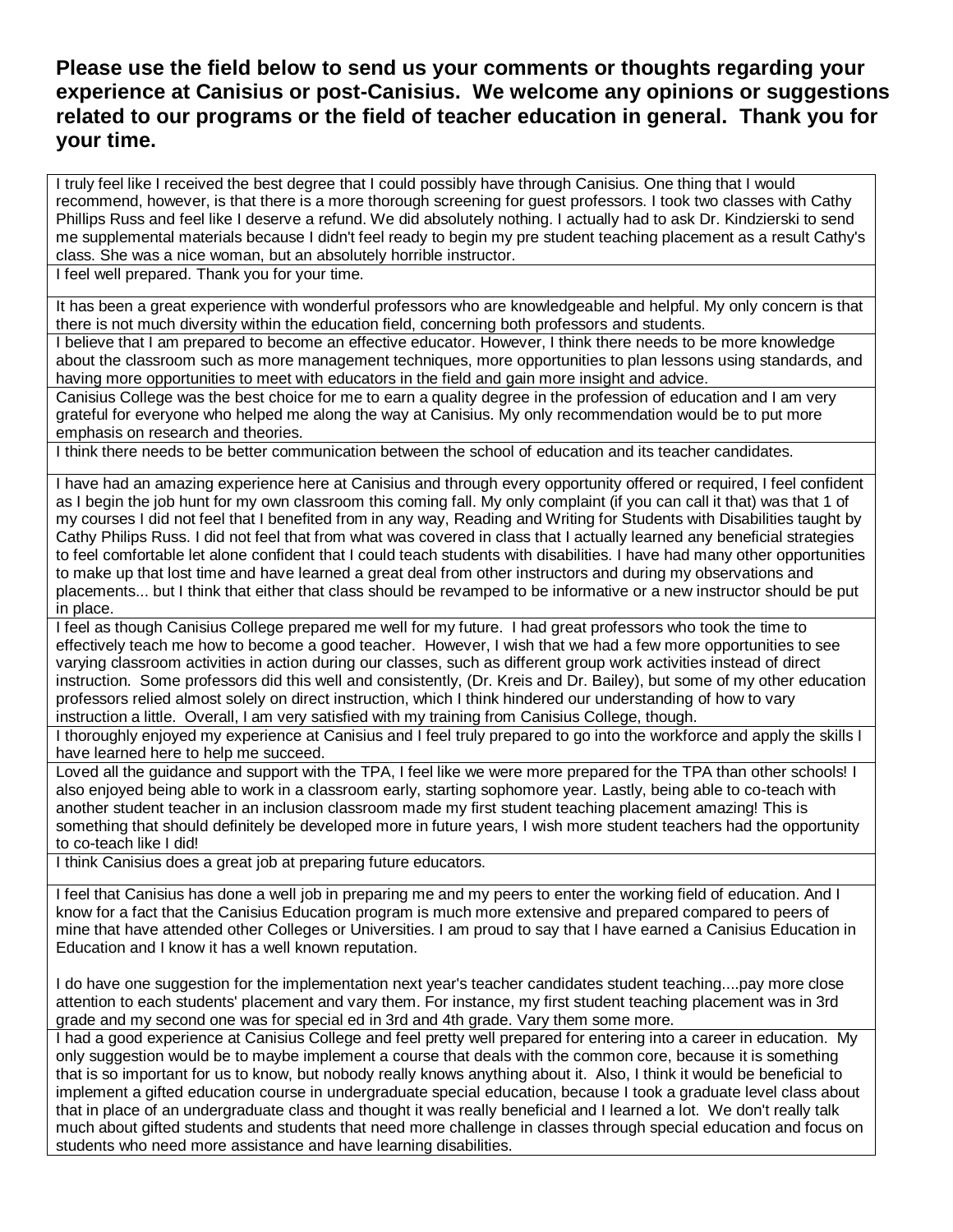Many of the education classes were pointless. Instead of having so many classes that teach the same exact thing we should have more classes to teach the content. As a math concentration, I only took one class on how to teach math, general math at that. No help to teach Algebra, Geometry, Trigonometry, Statistics, or Calculus and these are the classes I will be teaching. So yes Canisius taught be theories, but no Canisius did not teach me strategies to teach the classes I will be actually teaching!

A majority of what we learned was literacy or theory. There was little to no instruction on classroom management or how to effectively teach any content area but english.

While I was not a part of the EdTPA classes here at Canisius, my classmates said there was some difficulty with communication and making sure that all the information was cohesive. Often times I heard that they were excluded information they needed, and in one particular case the vouchers that they needed for the EdTPA, simply because they were not a part of the "normal" programs. I would suggest that the college do something to improve this as my classmates were often frustrated and left asking many questions to the professors that, I feel, could have been easily avoided.

On a side note, I know the EdTPA is relatively new and the professors are still trying to understand it themselves, but, like any good teacher, they should have done the research beforehand and have the knowledge and materials necessary beforehand. My impression was that they were not prepared and that left my classmates struggling to keep up... something that should never be done to anyone.

Being in the new era of certification with the edTPA, I believe it would be best if the department sat down to make sure that all of their expectations and guidelines for teacher candidates were the same. It seems over the past 2 years with all of the new testing, my different professors have their own opinions of what they feel is best. While their opinion has influenced many of my decisions, when there are many opinions that are different it is hard to find an equal playing ground.

Canisius does a good job of teaching theory, but severely lacks teaching classroom skills of a teacher like how to grade properly. There is such an emphasis on theory that classroom skills that we need to know are overlooked. I thought that Canisius College has prepared me for my future in the teaching field.

The education program at Canisius was great, but should be spread out more in the future. Too many things are put into the last semester, which is very overwhelming.

I had a good experience at Canisius College with my program. I however think that students should be placed with one professor the entire time during their time here. Being placed with different professors was difficult.

Start observation hours sooner, classmates need to understand right away what teaching is all about. They need to understand children learning levels and difficulties. There was a lack of knowledge on this topic with most of peers. I believe that the field experiences throughout my undergraduate time, not just during senior year, were very beneficial in developing my comfort level while teaching.

Canisius has provided me with a wealth of knowledge in the field of teacher education. Related specifically to my program of Childhood and Special Education, I feel as though I did not receive enough preparation in the content areas of science and social. We spend a great amount of time in the areas of Special Education and I feel well prepared however if I were to receive a position in a general education setting I feel as though I would not be strong in the specific content areas. I feel that my program has prepared me for my future career and I have benefited greatly from attending Canisius.

I definitely feel confident and prepared, but no teacher candidate is in a perfect place.. there is still always much to learn! I recommend that Canisius keeps track of where they are placing students (grade & location) throughout their four years, so that teachers feel prepared in almost all grade areas, instead of being placed in a grade multiple times; even if they enjoy that grade, it is important to give us a multitude of experiences.

Would have like more on classroom management.

Would have like collaboration class to be in a classroom instead of online.

I wish we were able to receive more assistance in Common Core Math ways of teaching. Also, the district wide programs (ex. Engage NY)

My professors at Canisius were wonderful - however many of them teach right from the textbook and do not understand that education is not always a "perfect world" scenario. I feel that there is a disconnect between what professor think happens in the classroom and what actually happens in the classroom. Cooperating teachers of mine have seen it as well and I think that this is a problem for Canisius. I think that Canisius teachers are out of date when it comes to classroom practices.

Also almost all of my cooperating teachers have said that the reflections and the theory that you drive into us is nonsense. No teacher goes into their classroom and says, "I will use Vygotsky today or lets use the multiple intelligences."

While I feel prepared to teach, I contribute that to my educational experiences outside of Canisius. I loved having different teachers to offer all of their insight into education. I feel like I have taken a lot from this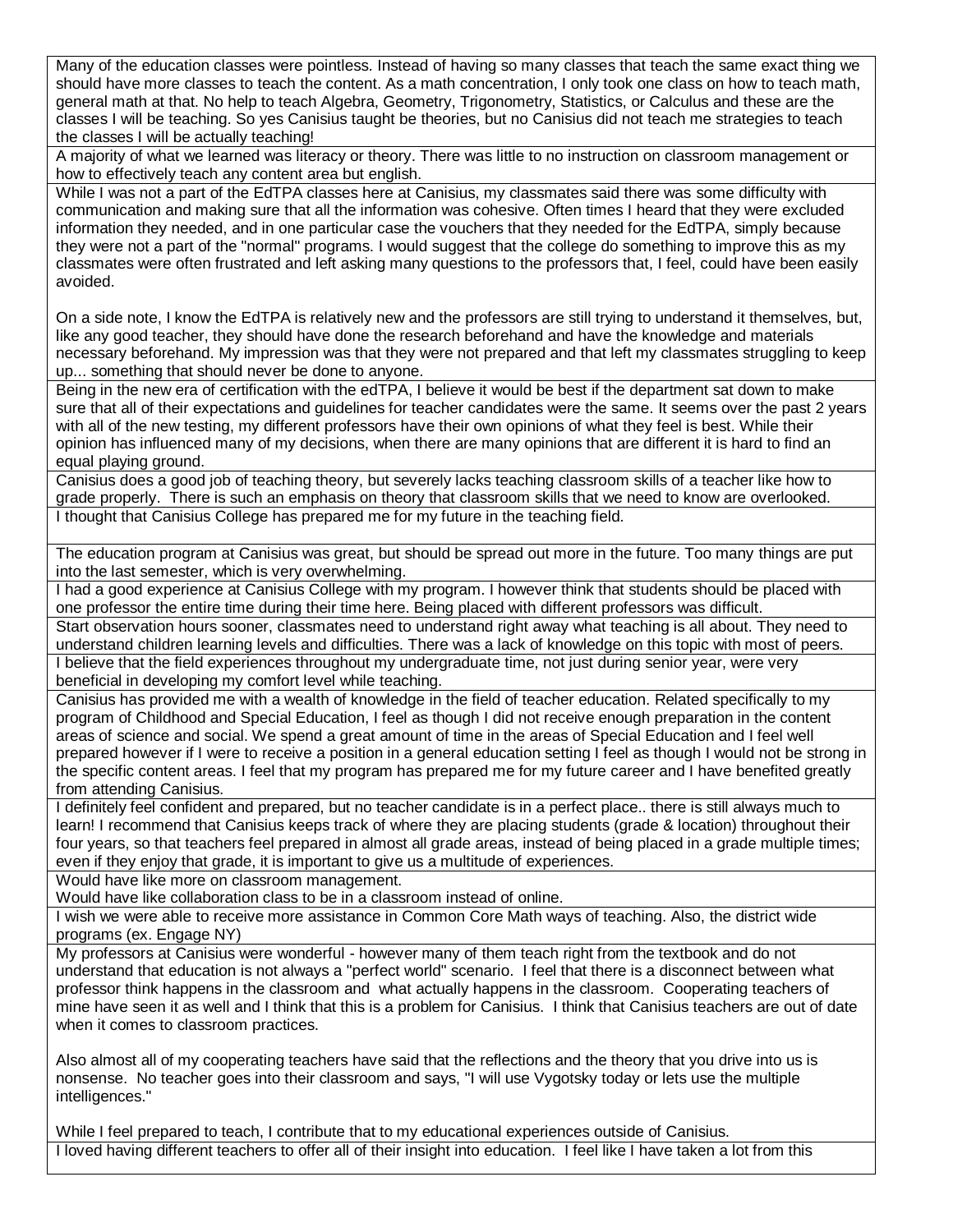program

I would recommend doing more unit plans and learning segments in undergrad.

I would have liked to receive more experience with Common Core Mathematics and ELA. I have had a lot of special ed experience (which is great) but my next placement is in a gen ed room and I'm nervous to teach to Common Core. I loved my expierence here at the suggestion. The only suggestion would be to provide more relevant content area course, If the content area is English, there should be more courses on early childhood and childhood language arts. Not just college English courses.

I have thoroughly enjoyed my experience at Canisius College as a teacher candidate. I think I would have benefited from taking additional content-area methods courses, especially in literacy. Literacy is so essential to classroom success, and I feel that one block of classes isn't sufficient. Furthermore, having additional experience with science and social studies methods would have been helpful. Lastly, if you are a foreign language concentration with a middle school extension, you should be able to take a foreign language methods class.

While Canisius has greatly helped me to be comfortable in the classroom, I feel that it was never clear as to who we should talk to with edtpa questions and other certification exams. I would ask multiple professors the same question and get different answers each time. This became extremely frustrating as I did not ever know the correct answer, and clearly neither did anyone else.

I found it hard to be part of the deaf education program when we had to actually attend class at the campus because people tend to forget or not know that we exist. There have been times that we have had problems entering buildings, getting vouchers for TPAs, ect.

### **If we scheduled a fingerprinting opportunity on campus in December, would you be interested in attending? And, what day/time work best for you?**

| Yes                   |  |
|-----------------------|--|
| No/NA                 |  |
| Already Fingerprinted |  |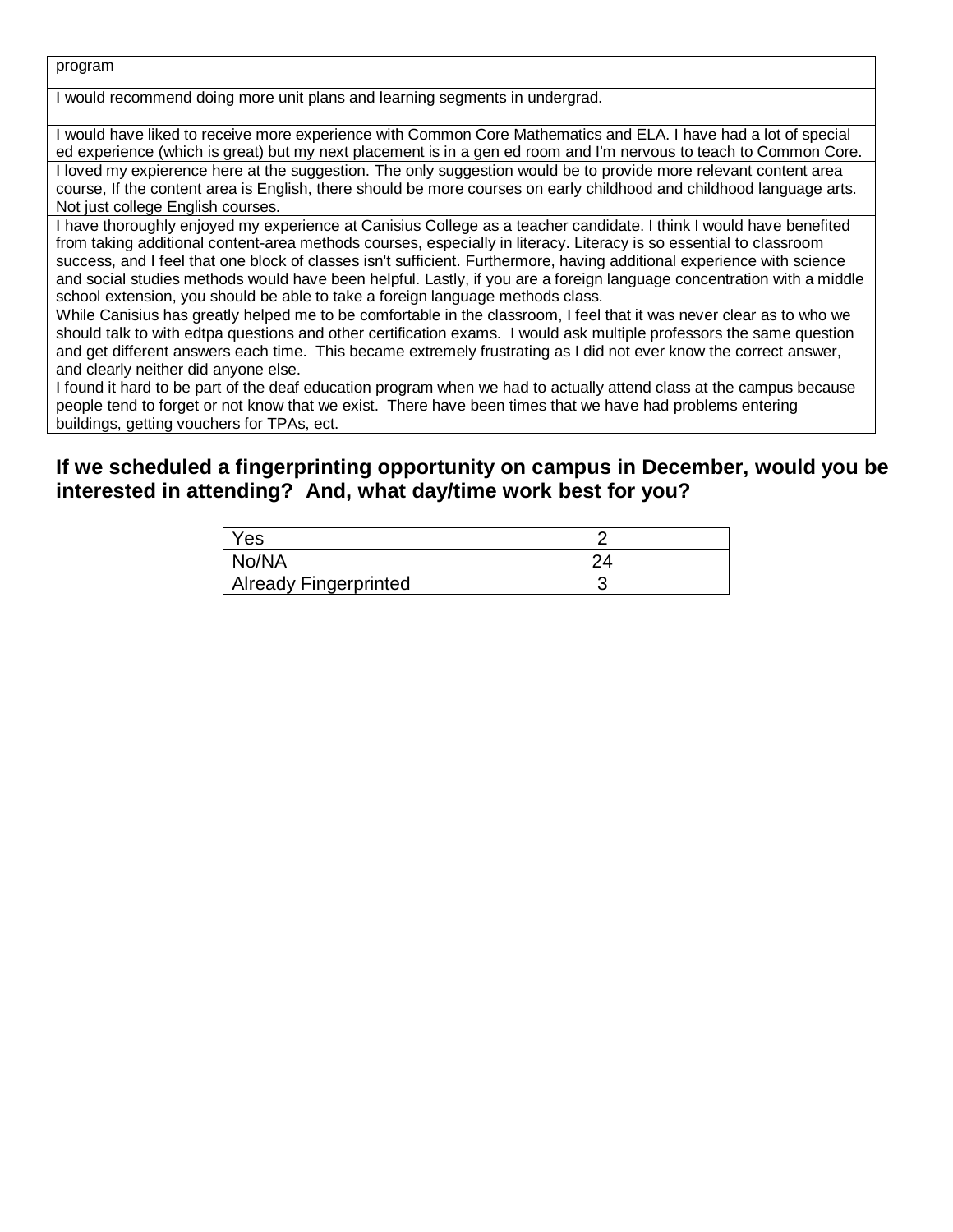### **Based on my preparation at Canisius College, I understand learning, teaching and/or other professional theoretical foundations.**



#### Graduate Childhood (2)



Graduate Special Education 1-6 (3)



### Deaf Education (5)



#### Undergraduate Adolescence (11)



## Undergraduate Early Childhood/Childhood (14)



## Undergraduate Early Childhood (2)



## Undergraduate Childhood/Special Ed (17)



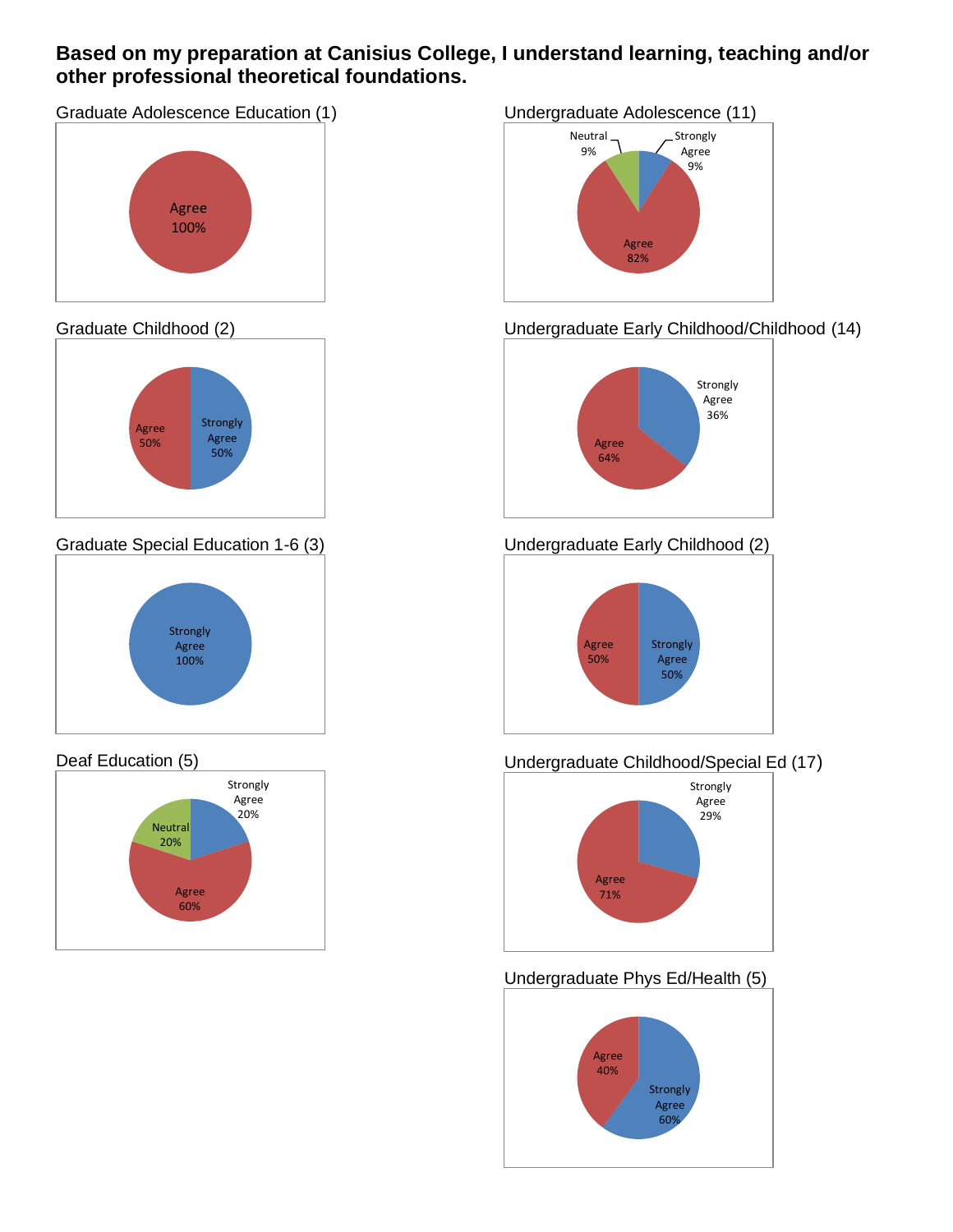### **Based on my preparation at Canisius College I can apply best practices in my profession.**



### Graduate Childhood (2)



Graduate Special Education 1-6 (3)



### Deaf Education (5)



### Undergraduate Adolescence (11)



## Undergraduate Early Childhood/Childhood (14)



## Undergraduate Early Childhood (2)



### Undergraduate Childhood/Special Ed (18)



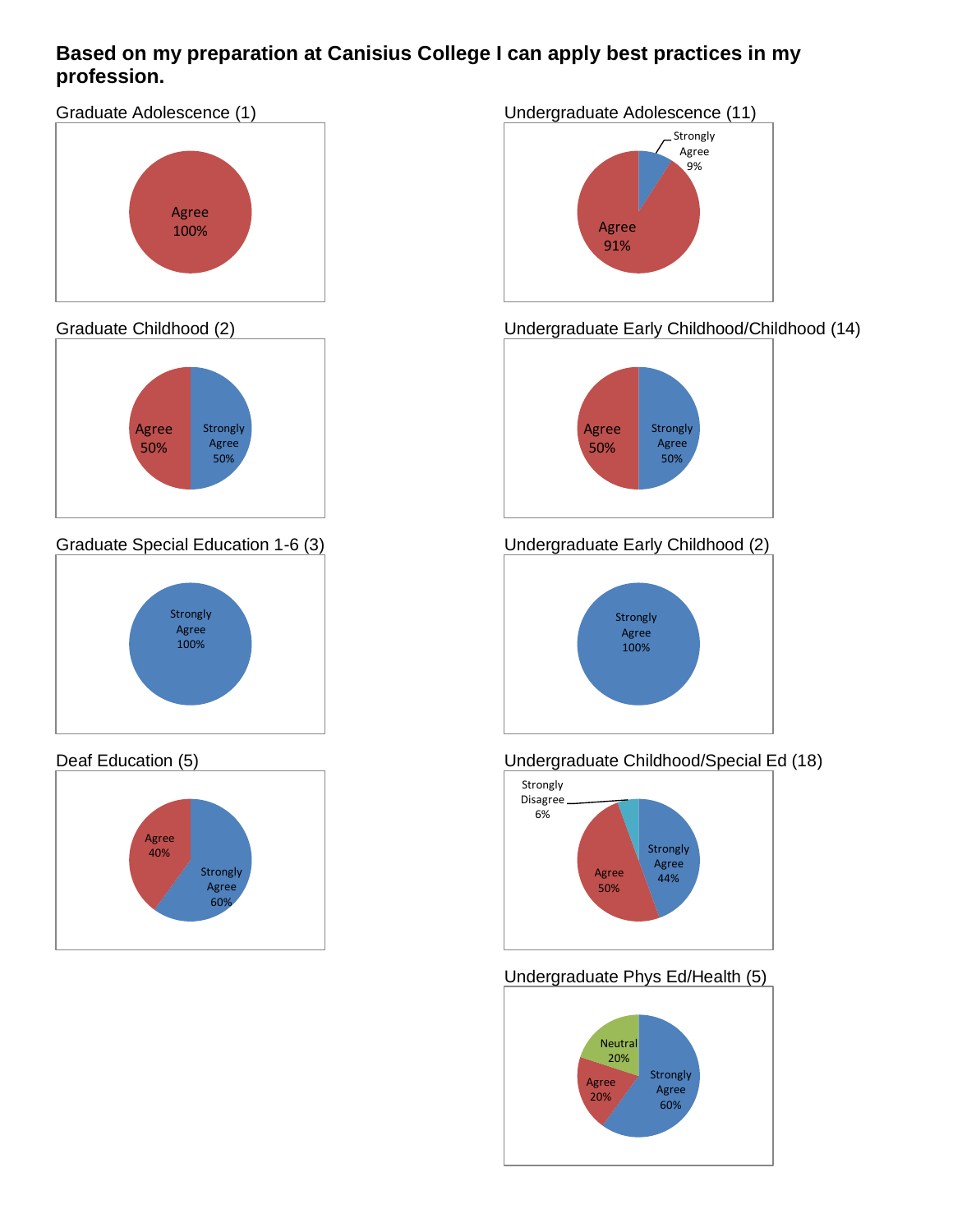### **Based on my preparation at Canisius College I can implement a variety of strategies that integrate critical thinking, inquiry, and problem solving.**



#### Graduate Childhood (2)



Graduate Special Education 1-6 (3)



### Deaf Education (5)



#### Undergraduate Adolescence (11)



### Undergraduate Early Childhood/Childhood (14)



### Undergraduate Early Childhood (2)



### Undergraduate Childhood/Special Ed (17)



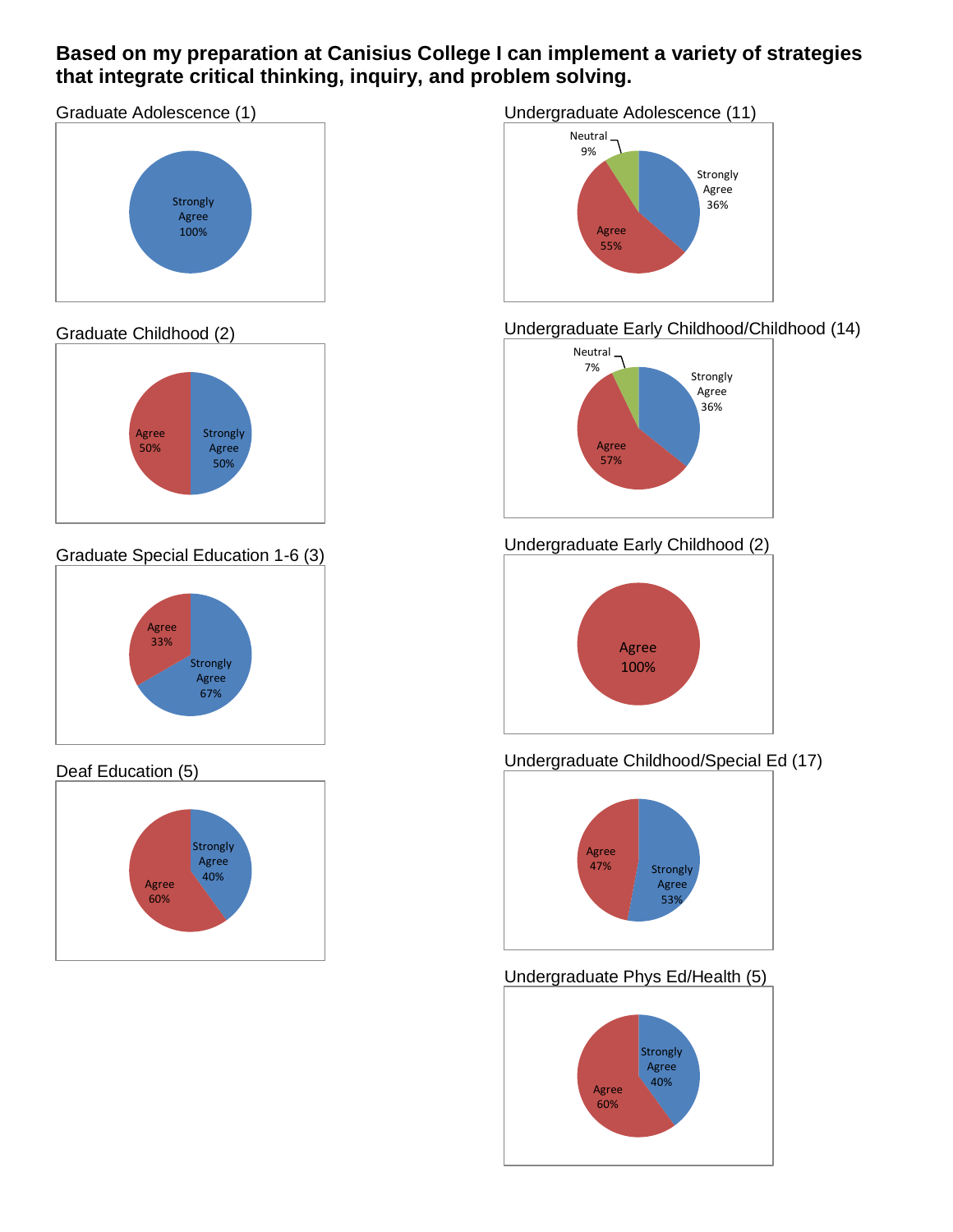### **Based on my preparation at Canisius College I can maintain appropriate classroom management.**

Graduate Adolescence (1)



#### Graduate Childhood (2)



Graduate Special Education 1-6 (3)



#### Deaf Education (5)



#### Undergraduate Adolescence (12)



### Undergraduate Early Childhood/Childhood (14)



### Undergraduate Early Childhood (2)



### Undergraduate Childhood/Special Ed (17)



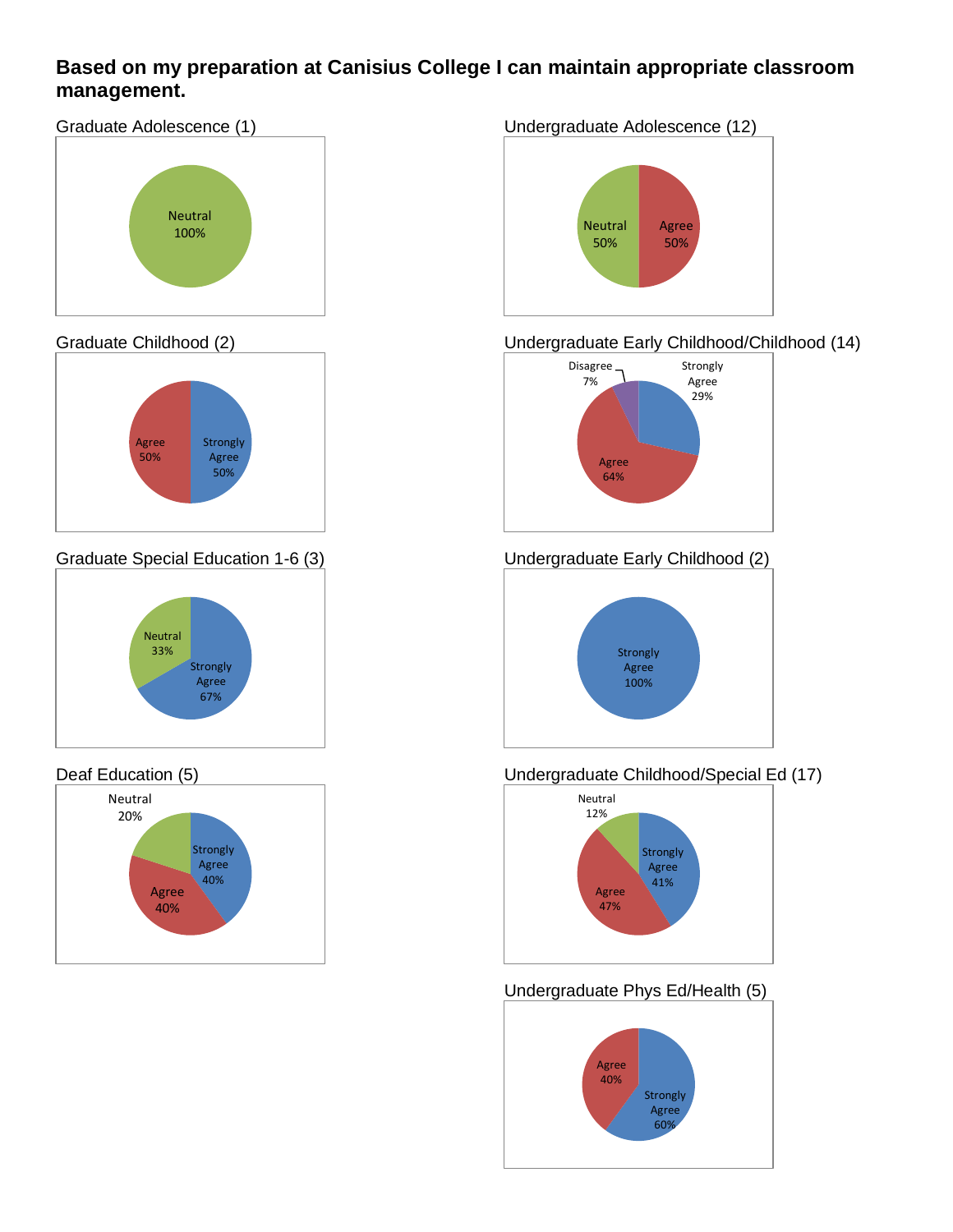## **I am able to employ strong knowledge in my content area.**

### Graduate Adolescence (1)



#### Graduate Childhood (2)



Graduate Special Education 1-6 (3)



#### Deaf Education (5)



#### Undergraduate Adolescence (11)



### Undergraduate Early Childhood/Childhood (15)



#### Undergraduate Early Childhood (2)



### Undergraduate Childhood/Special Ed (17)



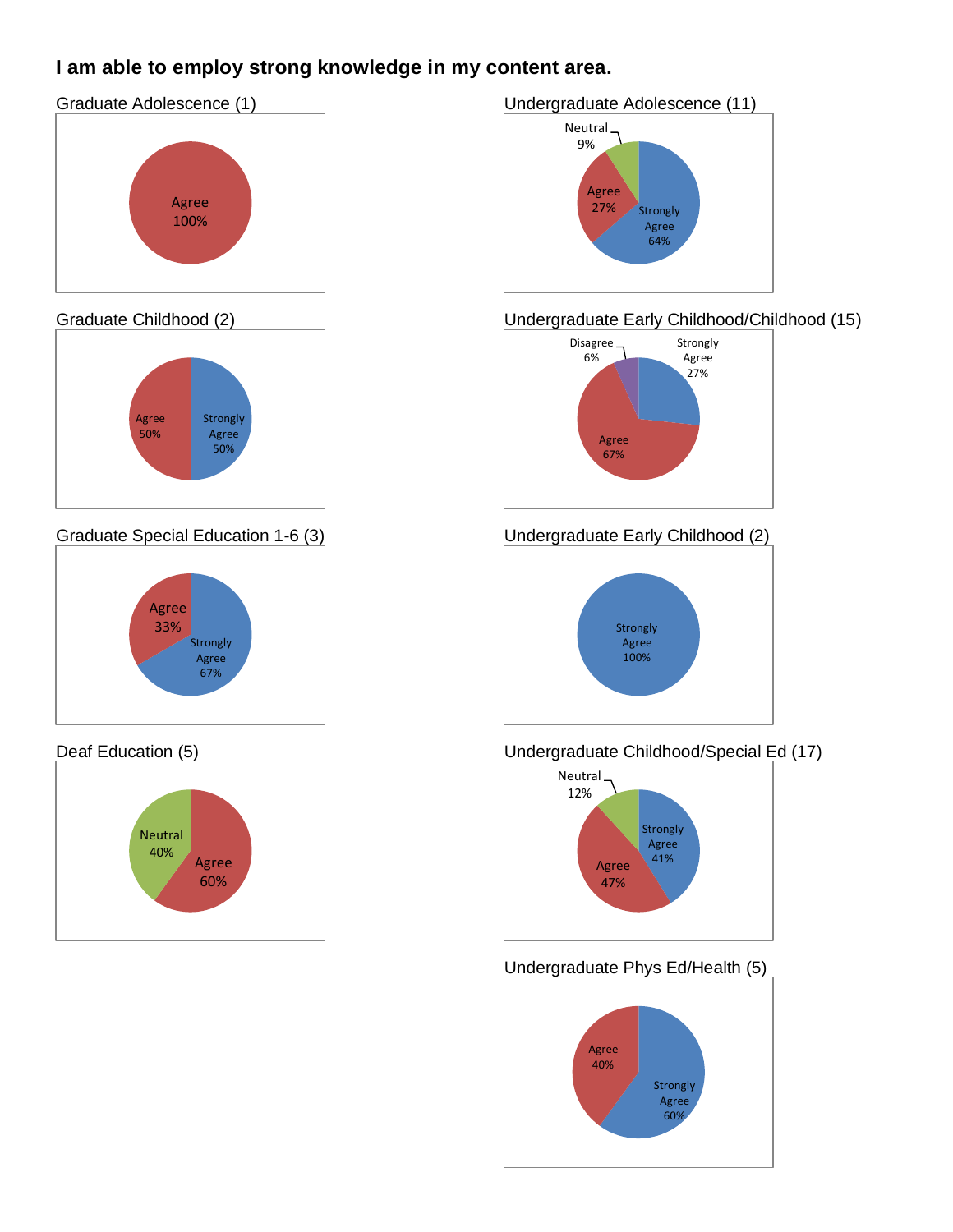## **I am able to employ appropriate pedagogical content knowledge.**

# Graduate Adolescence (1)



#### Graduate Childhood (2)



Graduate Special Education 1-6 (3)



#### Deaf Education (5)



#### Undergraduate Adolescence (11)



### Undergraduate Early Childhood/Childhood (14)



### Undergraduate Early Childhood (2)



### Undergraduate Childhood/Special Ed (17)



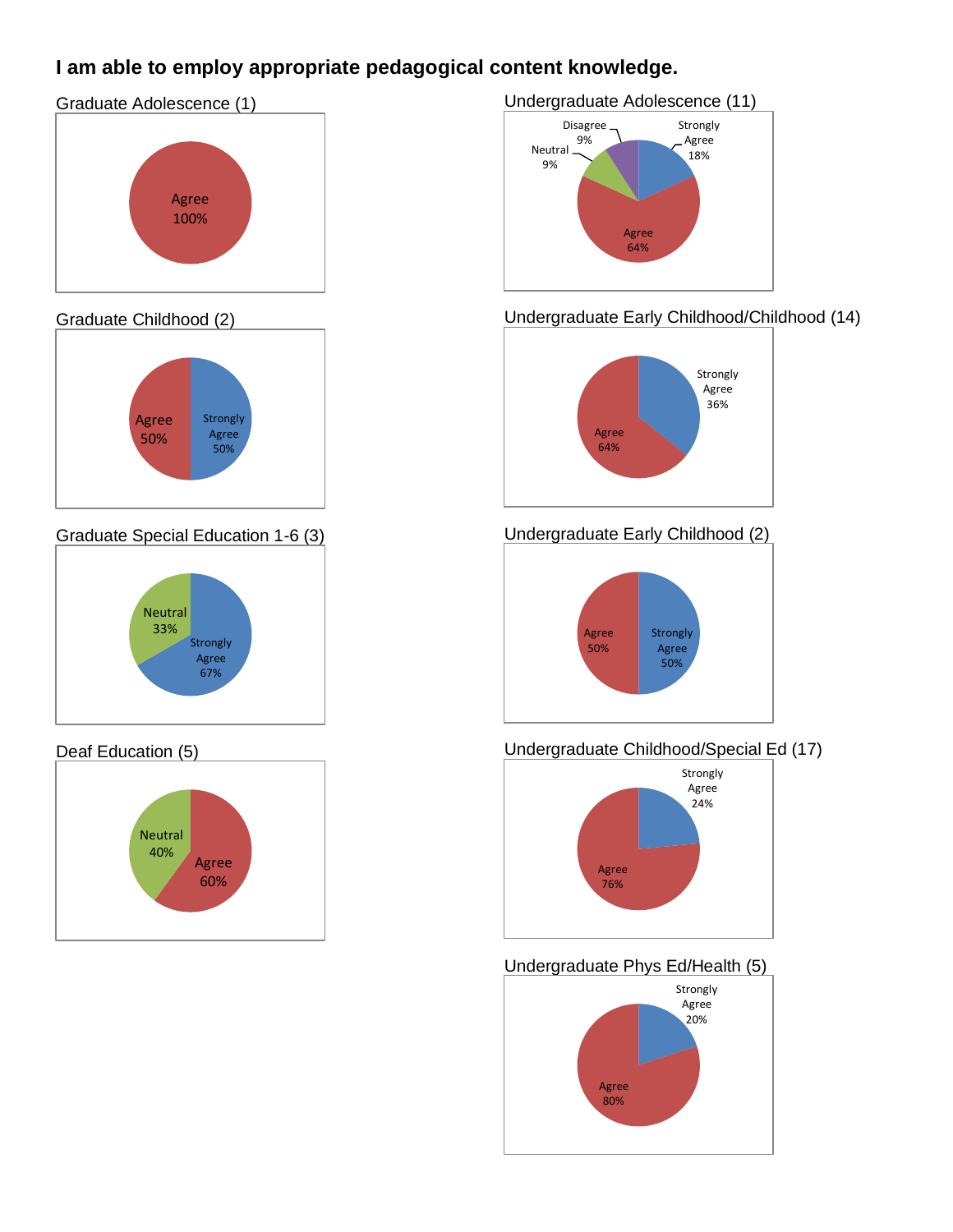### **Based on my preparation at Canisius College I am able to achieve positive outcomes regarding student learning, achievement and/or development.**





#### Graduate Childhood (2)



Graduate Special Education 1-6 (3)



#### Deaf Education (5)



#### Undergraduate Adolescence (11)



### Undergraduate Early Childhood/Childhood (14)



## Undergraduate Early Childhood (2)



#### Undergraduate Childhood/Special Ed (17)



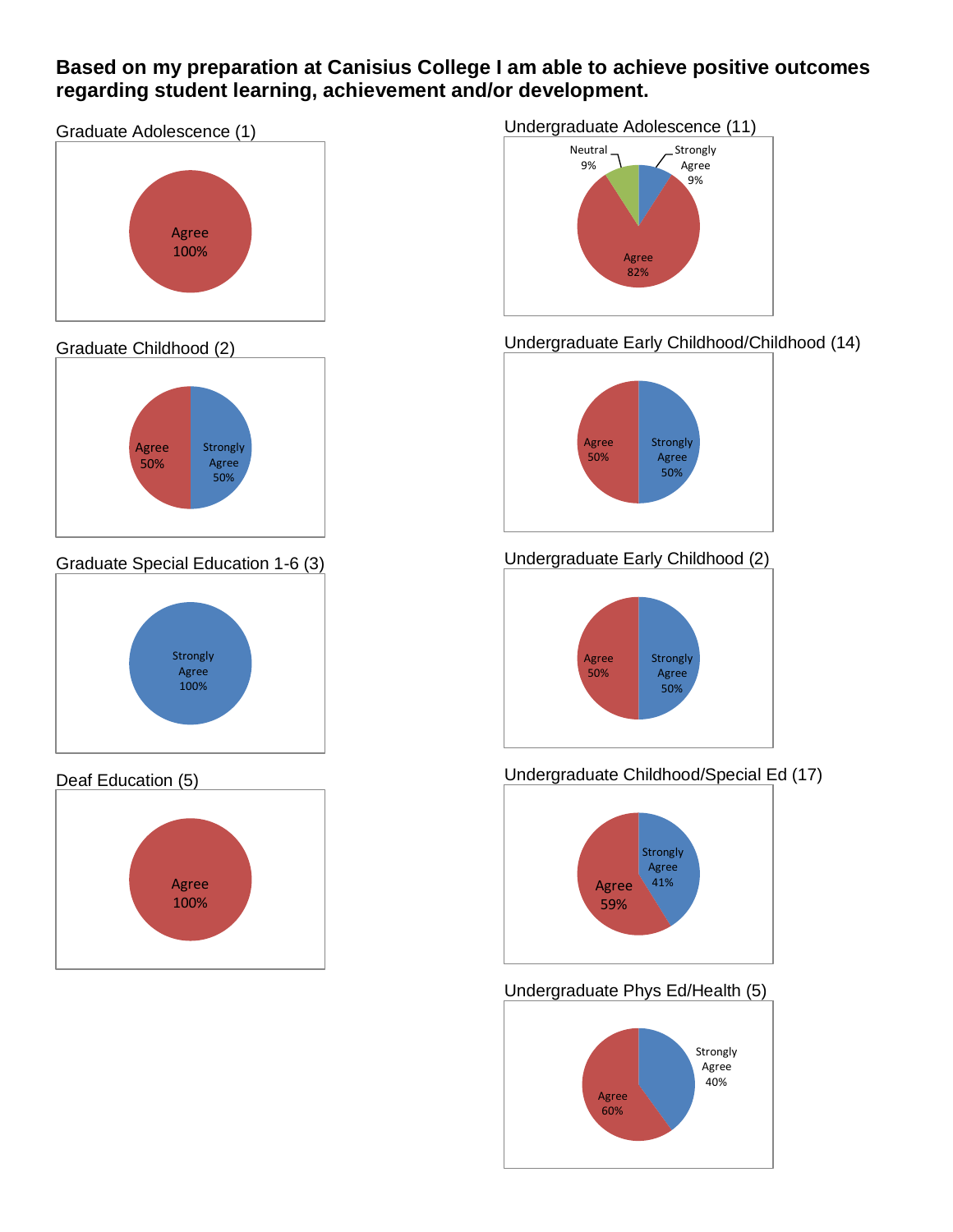### **Based on my preparation at Canisius College I can set clear learning goals and align instruction with standard based content.**





#### Graduate Childhood (2)



Graduate Special Education 1-6 (3)



#### Deaf Education (5)



#### Undergraduate Adolescence (11)



### Undergraduate Early Childhood/Childhood (14)



### Undergraduate Early Childhood (2)



#### Undergraduate Childhood/Special Ed (17)



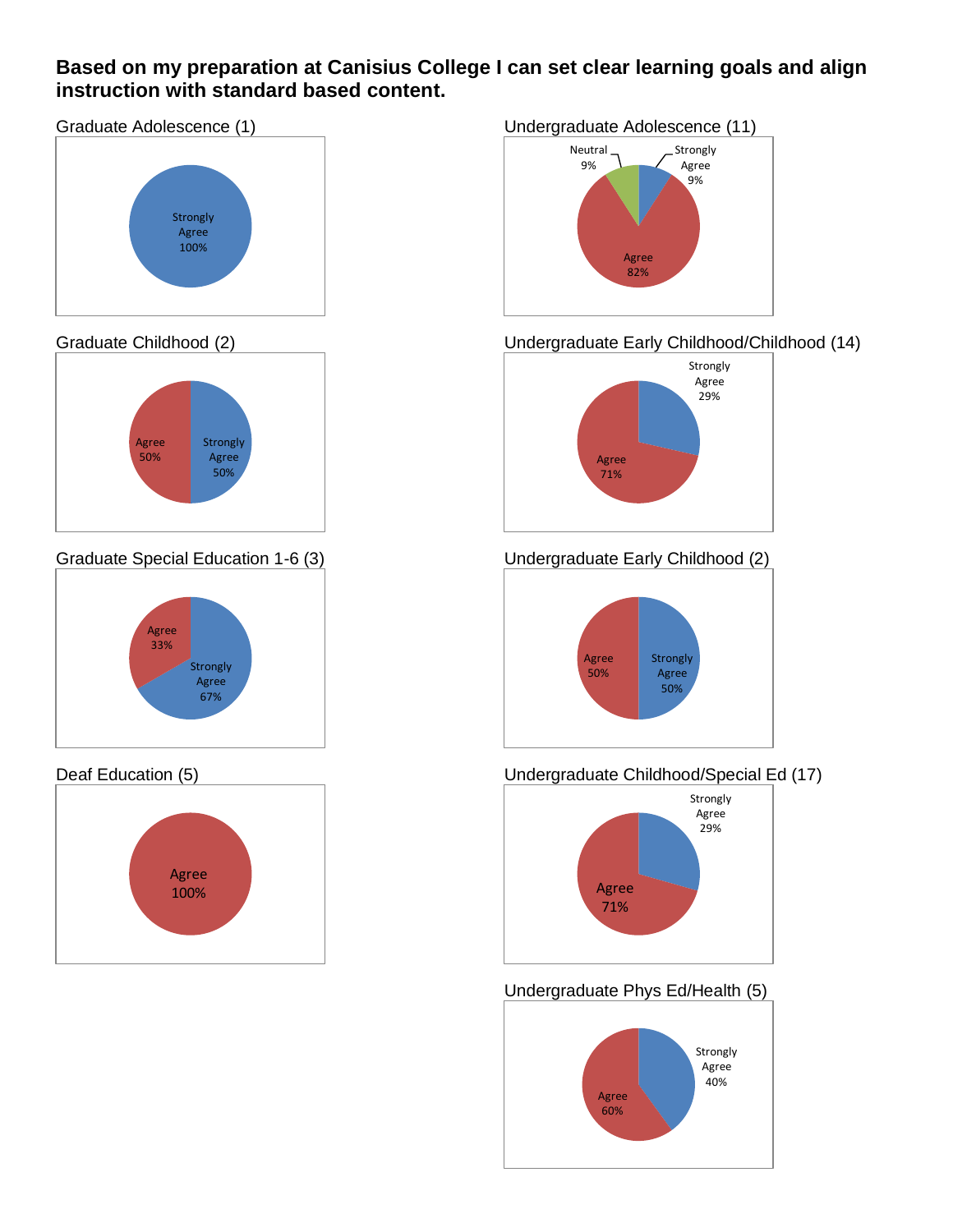## **Based on my preparation at Canisius College I can engage and motivate students.**





#### Graduate Childhood (2)



Graduate Special Education 1-6 (3)



#### Deaf Education (5)



#### Undergraduate Adolescence (11)



#### Undergraduate Early Childhood/Childhood (14)



#### Undergraduate Early Childhood (2)



### Undergraduate Childhood/Special Ed (17)



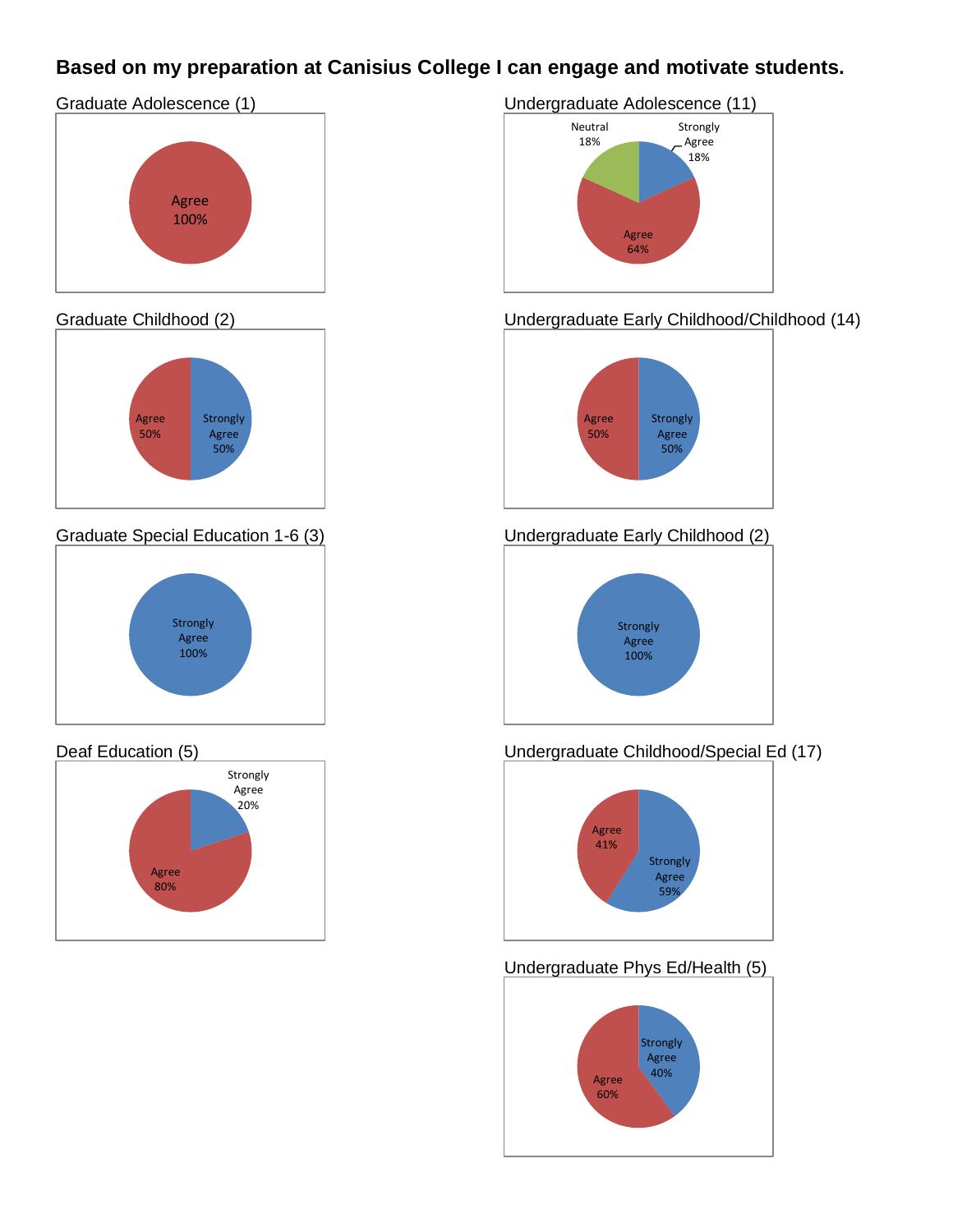### **I am able to successfully consider multiple ability levels in diverse P-12 settings when developing lessons and assessments.**





#### Graduate Childhood (2)



Graduate Special Education 1-6 (3)



#### Deaf Education (5)



#### Undergraduate Adolescence (11)



### Undergraduate Early Childhood/Childhood (14)



## Undergraduate Early Childhood (2)



#### Undergraduate Childhood/Special Ed (18)



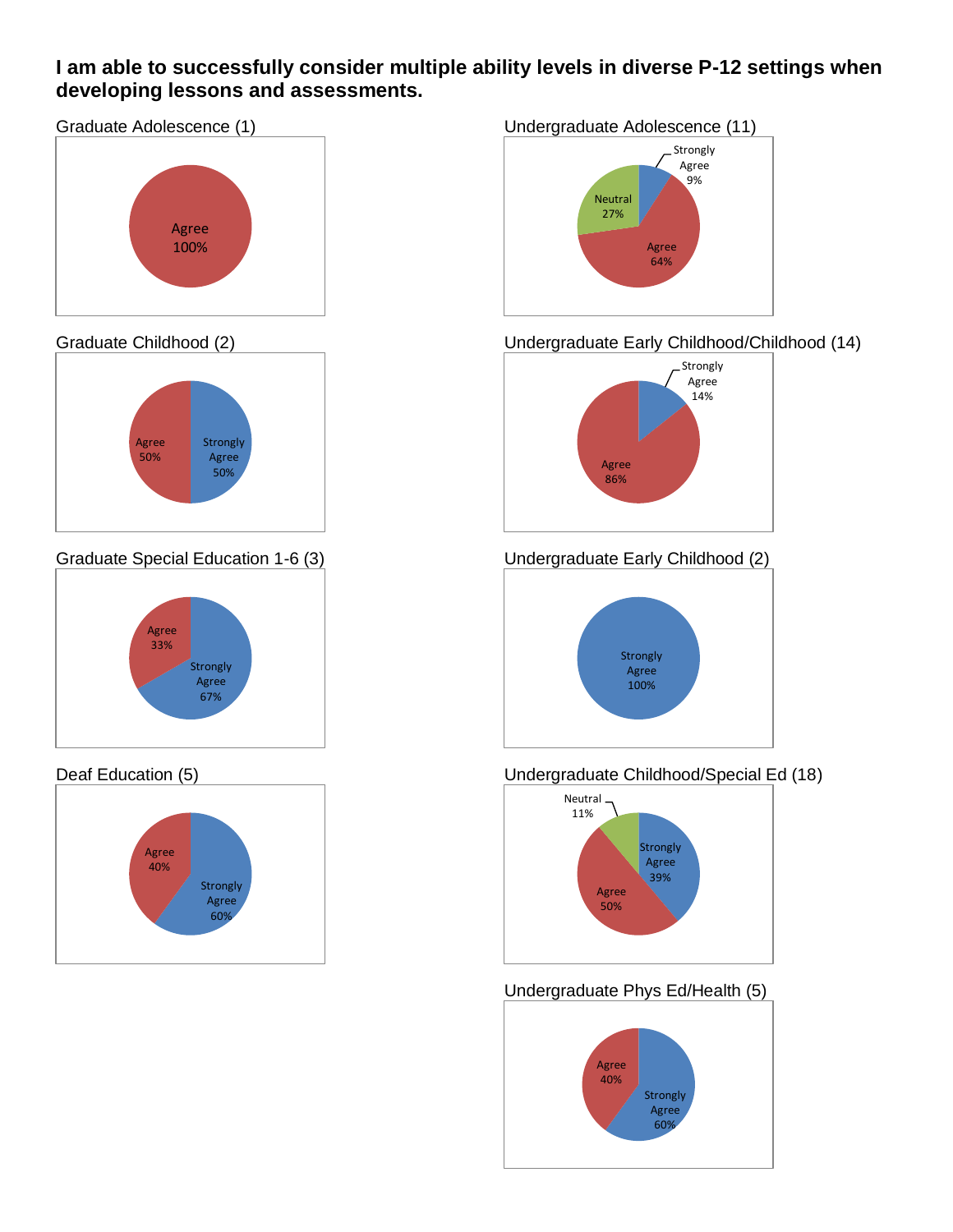### **My experience at Canisius has enabled me to effectively teach diverse P-12 student populations.**



#### Graduate Childhood (2)



Graduate Special Education 1-6 (3)



#### Deaf Education (5)



## Undergraduate Adolescence (11) Strongly Agree 18% Agree 64% Neutral 18%

#### Undergraduate Early Childhood/Childhood (14)



### Undergraduate Early Childhood (2)



#### Undergraduate Childhood/Special Ed (17)



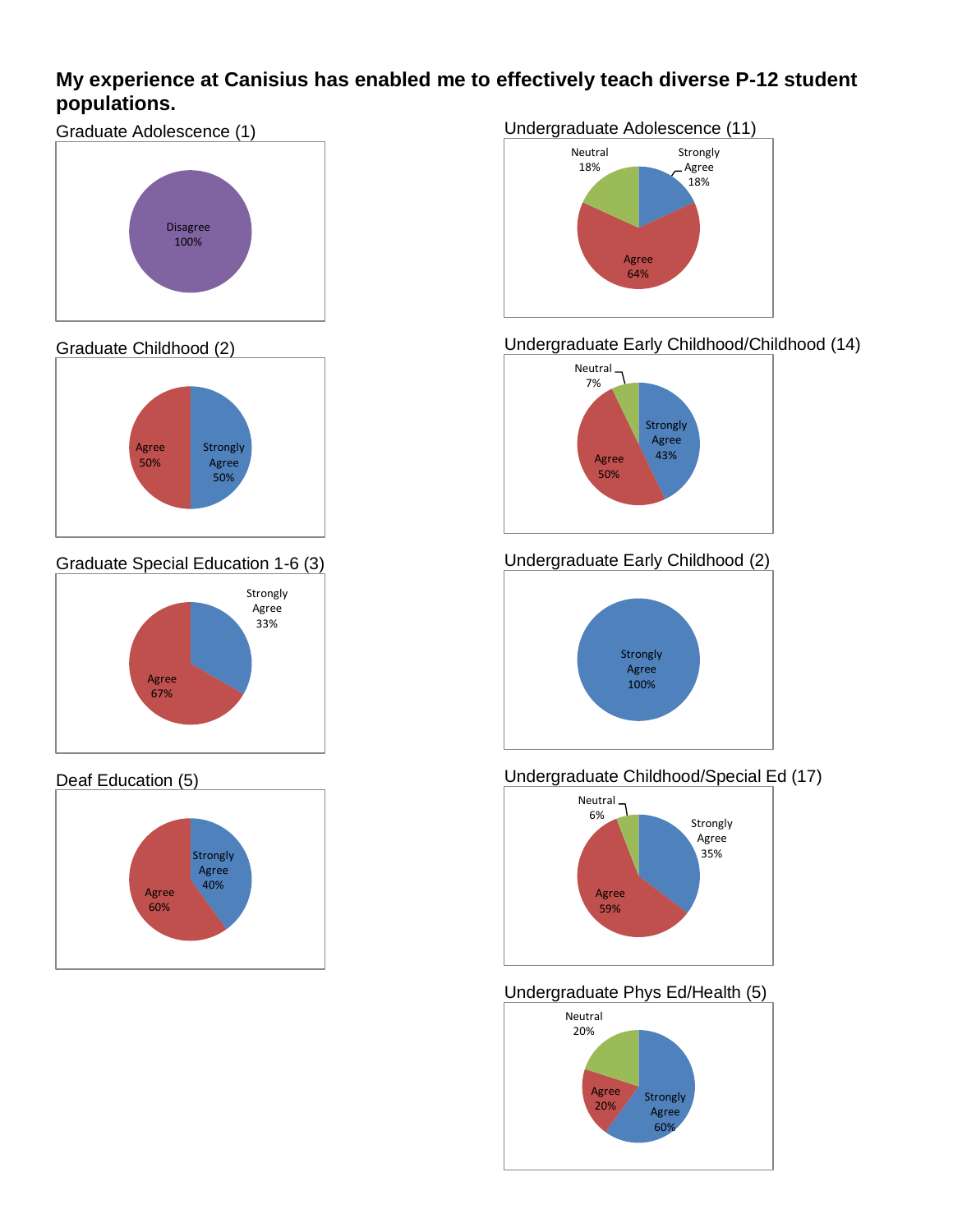### **I am willing and able to use the results of P-12 assessments of student learning to guide my instruction and/or professional effectiveness.**

Graduate Adolescence (1)



#### Graduate Childhood (2)



Graduate Special Education 1-6 (3)



#### Deaf Education (5)



### Undergraduate Adolescence (12)



### Undergraduate Early Childhood/Childhood (15)



### Undergraduate Early Childhood (2)



#### Undergraduate Childhood/Special Ed (17)



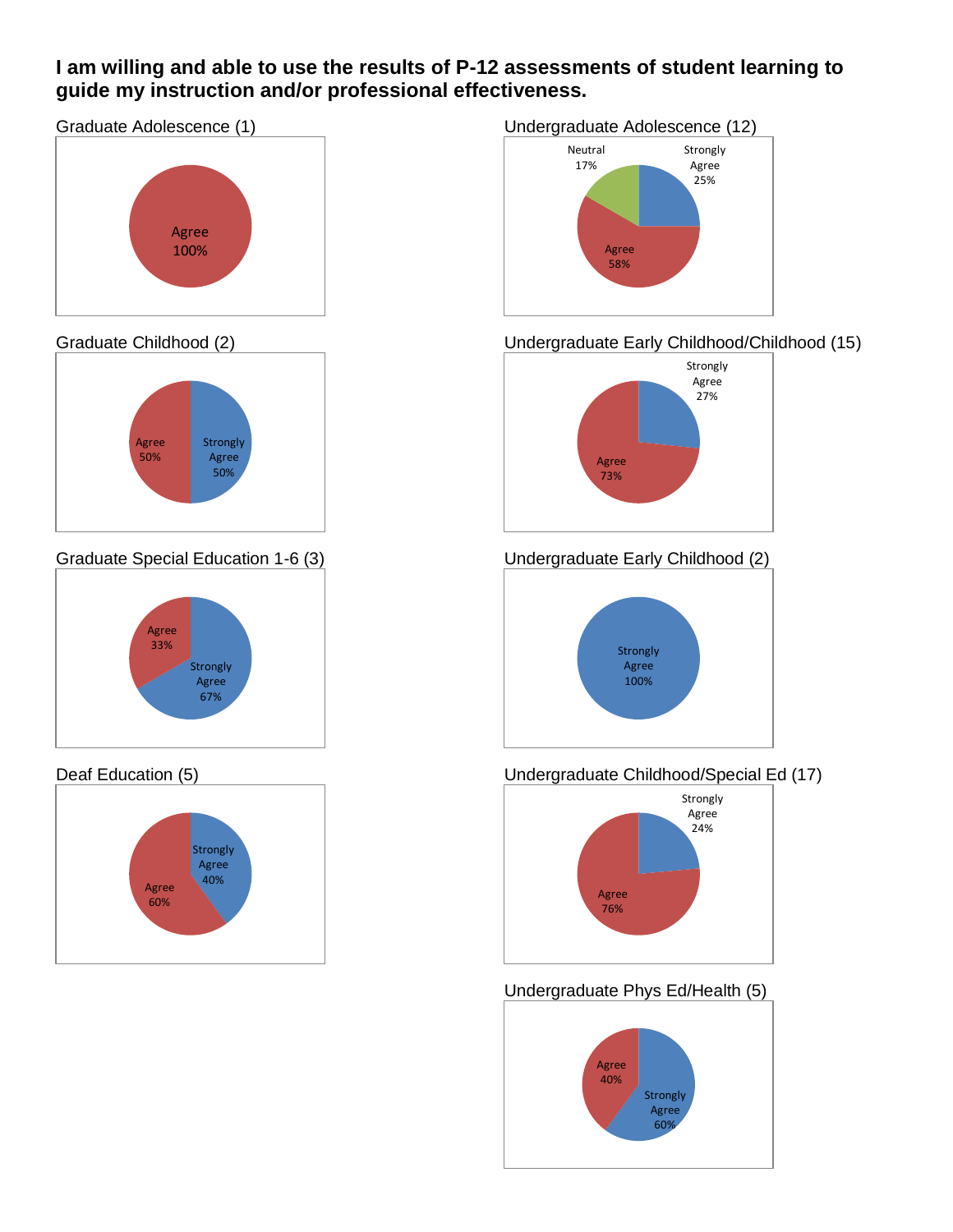## **I am willing and able to engage in collaboration to augment my professional practice.**





#### Graduate Childhood (2)



Graduate Special Education 1-6 (3)



#### Deaf Education (5)



Undergraduate Adolescence (11)



### Undergraduate Early Childhood/Childhood (14)



Undergraduate Early Childhood (2)



### Undergraduate Childhood/Special Ed (17)



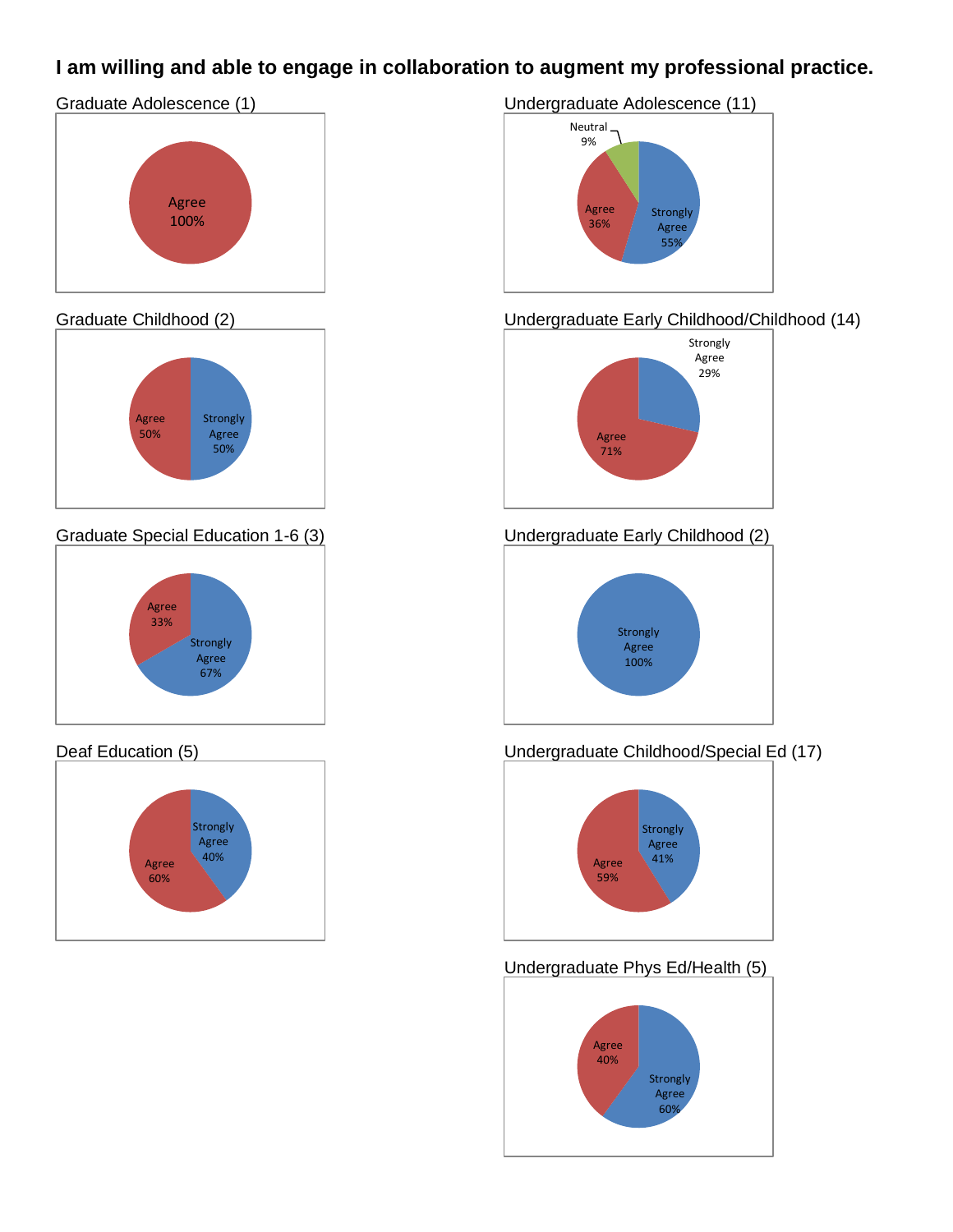### **After graduating, I plan to assume appropriate leadership/roles in the school and/or in the district.**

Graduate Adolescence (1)



#### Graduate Childhood (2)



Graduate Special Education 1-6 (3)



#### Deaf Education (5)



#### Undergraduate Adolescence (11)



### Undergraduate Early Childhood/Childhood (14)



## Undergraduate Early Childhood (2)



#### Undergraduate Childhood/Special Ed (17)



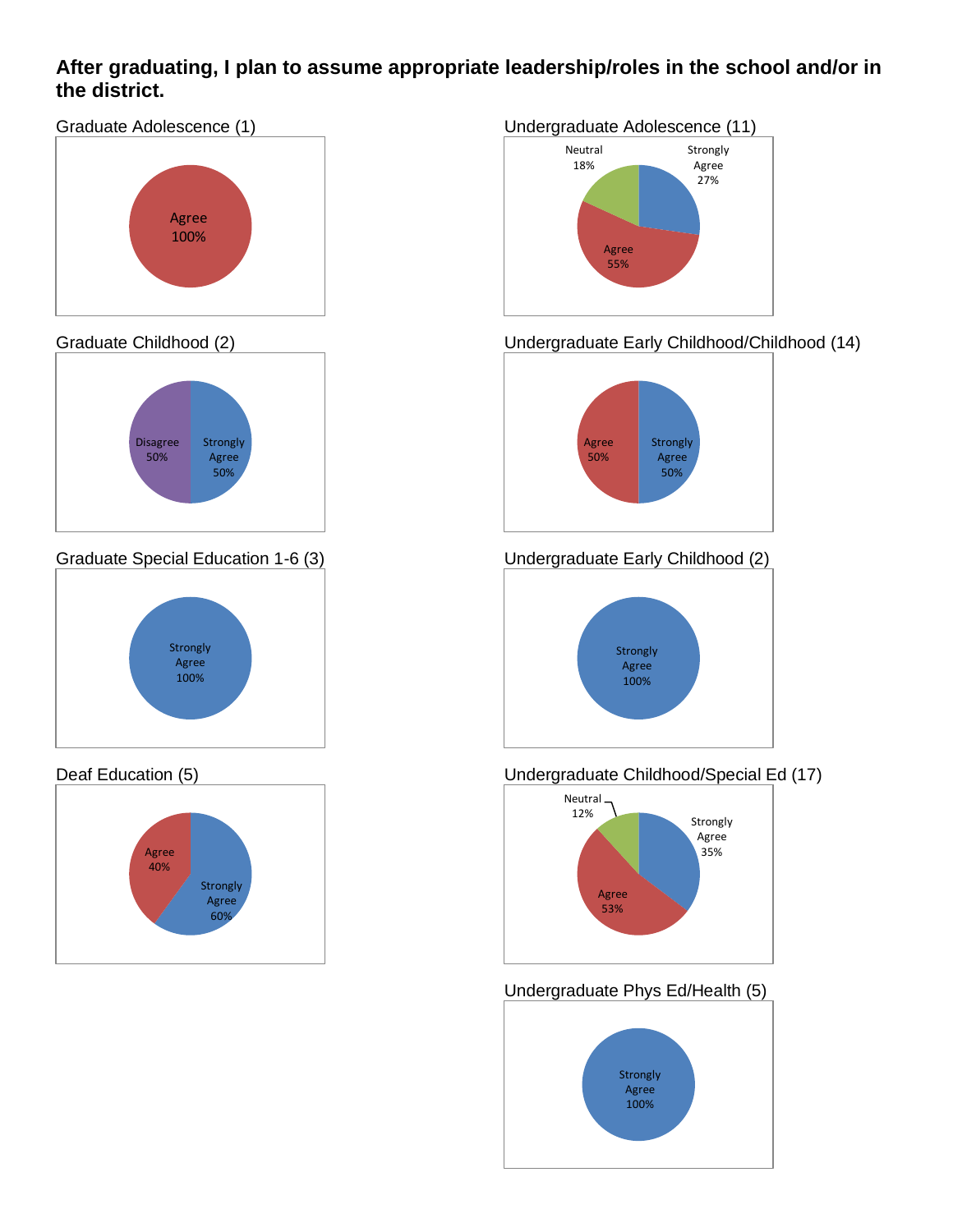### **After graduating, I plan to be involved in internal or external communities that support student development.**





#### Graduate Childhood (2)



Graduate Special Education 1-6 (3)



#### Deaf Education (5)



#### Undergraduate Adolescence (11)



### Undergraduate Early Childhood/Childhood (14)



## Undergraduate Early Childhood (2)



#### Undergraduate Childhood/Special Ed (17)



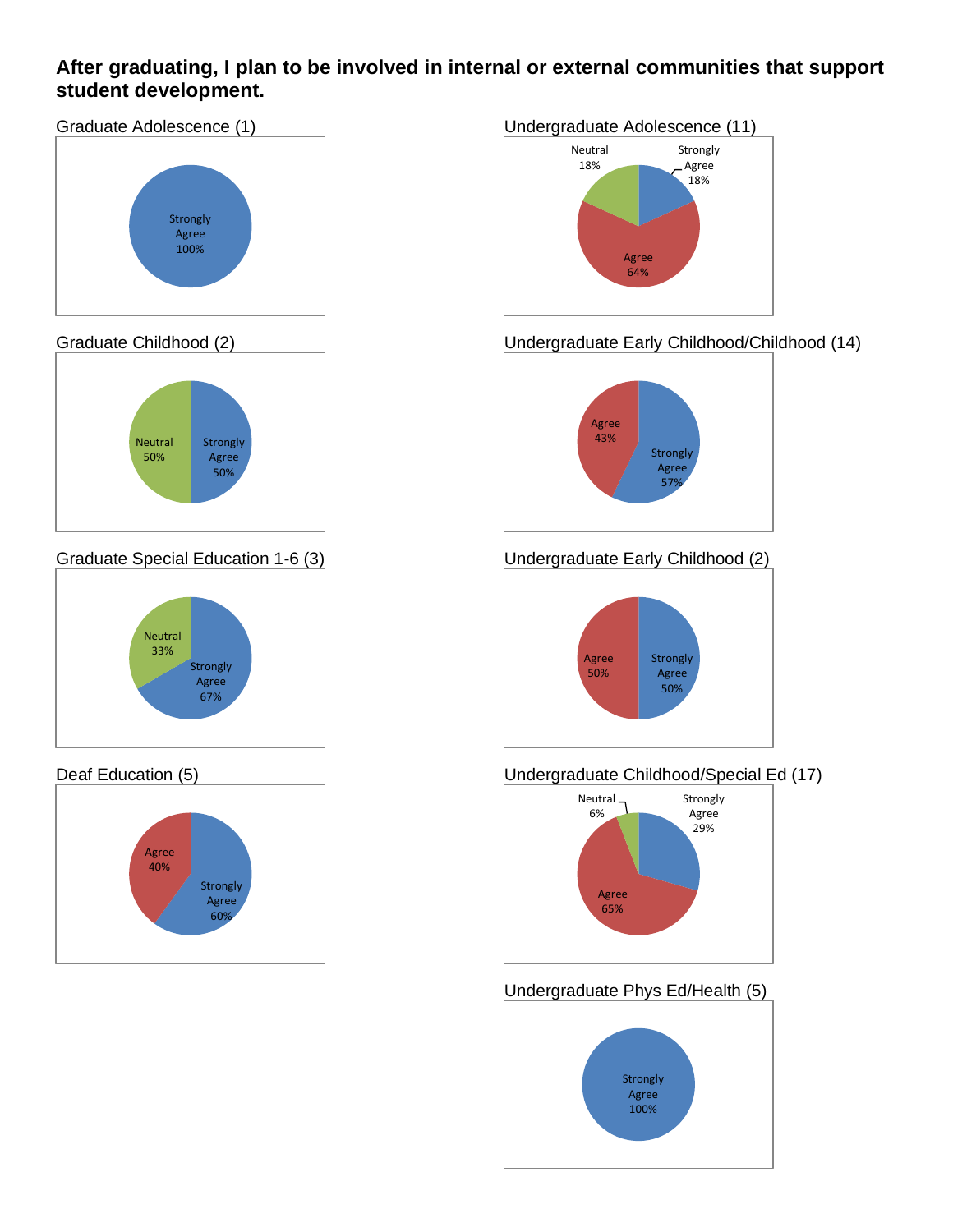### **My training at Canisius stressed the importance of involving family and community members in a child's education.**





#### Graduate Childhood (2)



Graduate Special Education 1-6 (3)



#### Deaf Education (5)



#### Undergraduate Adolescence (11)



#### Undergraduate Early Childhood/Childhood (14)



## Undergraduate Early Childhood (2)



### Undergraduate Childhood/Special Ed (17)



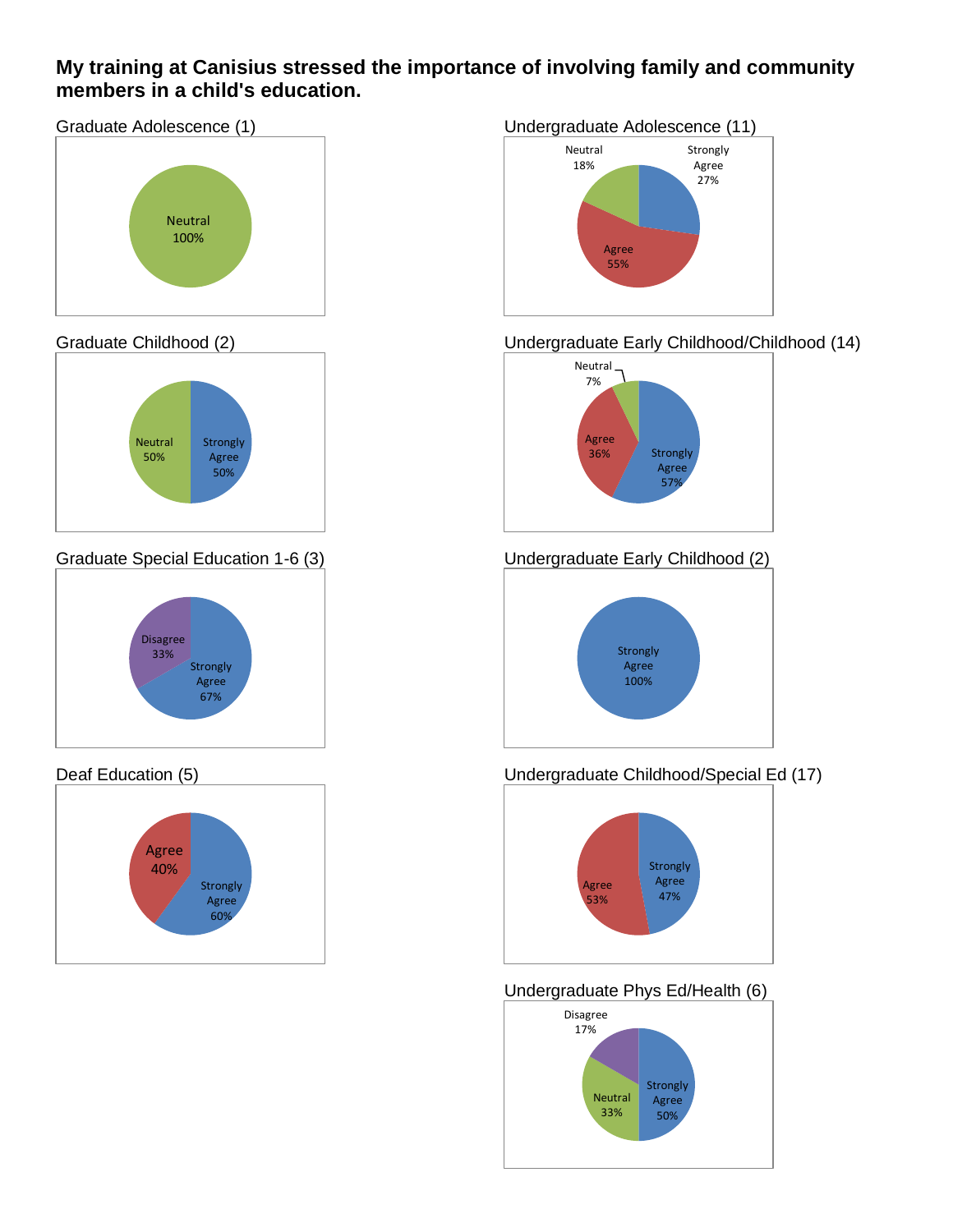### **Based on my preparation at Canisius College I will be able to practice professional and ethical responsibility by respecting multiple perspectives of clients/students, local communities, and colleagues.**



#### Graduate Childhood (2)



Graduate Special Education 1-6 (3)



### Deaf Education (5)



#### Undergraduate Adolescence (11)



### Undergraduate Early Childhood/Childhood (14)



#### Undergraduate Early Childhood (2)



#### Undergraduate Childhood/Special Ed (17)



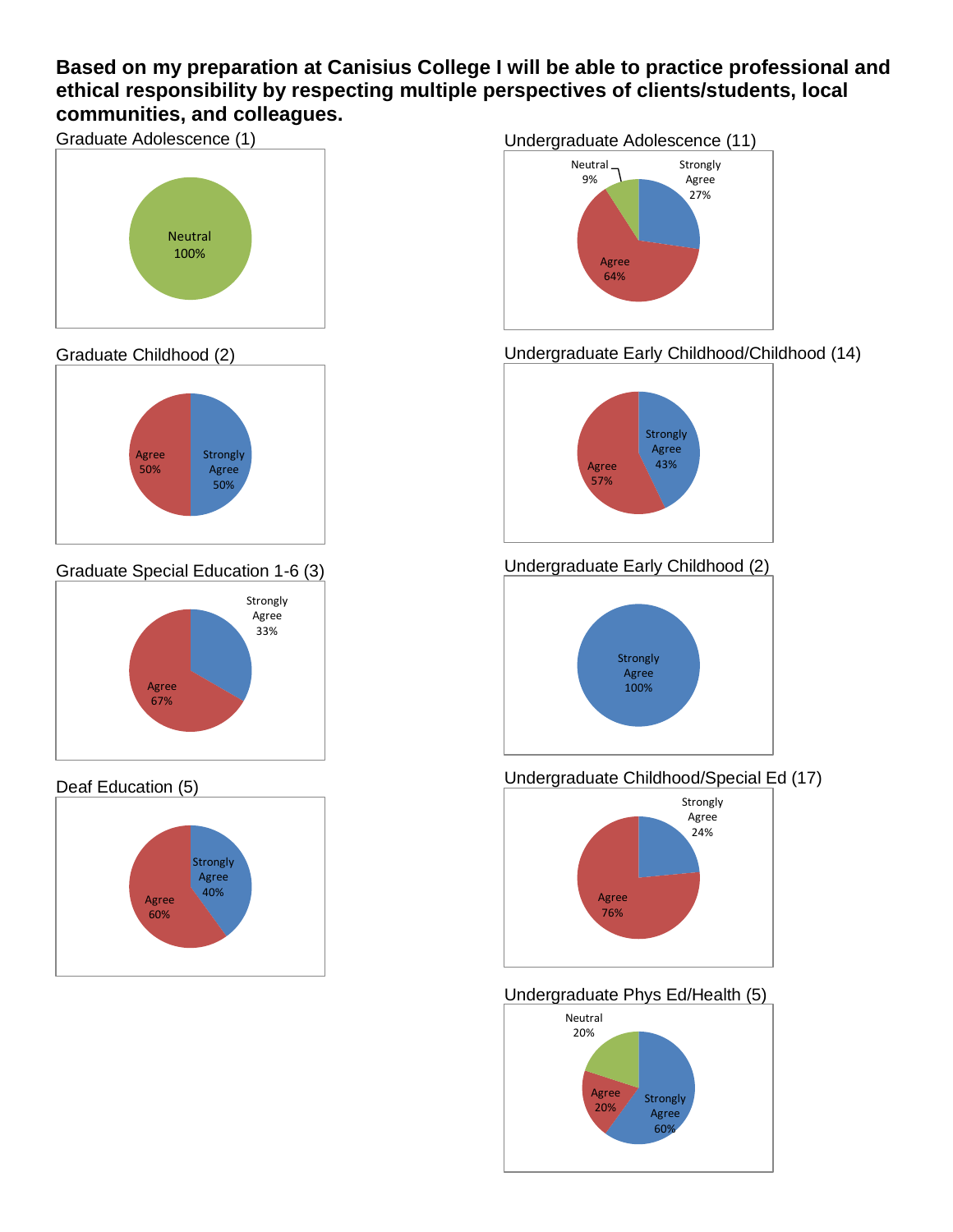### **Based on my preparation at Canisius College I will be able to effectively communicate and work with clients/students, parents, and other professionals.**

Graduate Adolescence (1)



#### Graduate Childhood (2)



Graduate Special Education 1-6 (3)



#### Deaf Education (5)



#### Undergraduate Adolescence (11)



#### Undergraduate Early Childhood/Childhood (14)



#### Undergraduate Early Childhood (2)



#### Undergraduate Childhood/Special Ed (17)



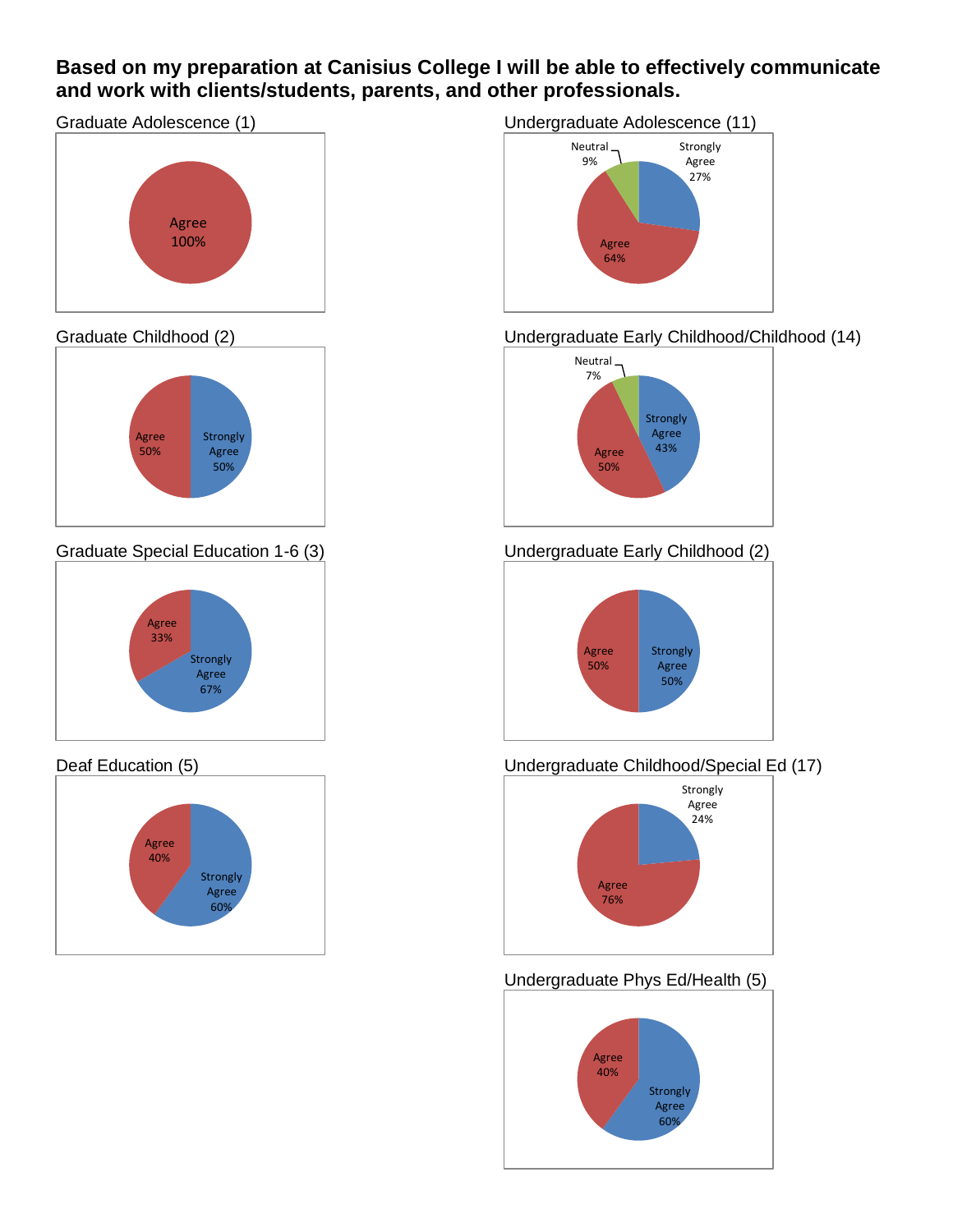### **Based on my preparation at Canisius College I will be able to practice caring and fairness by using varied strategies and methods to address each client/student's diverse needs, the requirements of the task, and the discipline.**



#### Graduate Childhood (2)



Graduate Special Education 1-6 (3)



#### Deaf Education (5)







### Undergraduate Early Childhood/Childhood (14)



Undergraduate Early Childhood (2)



### Undergraduate Childhood/Special Ed (17)



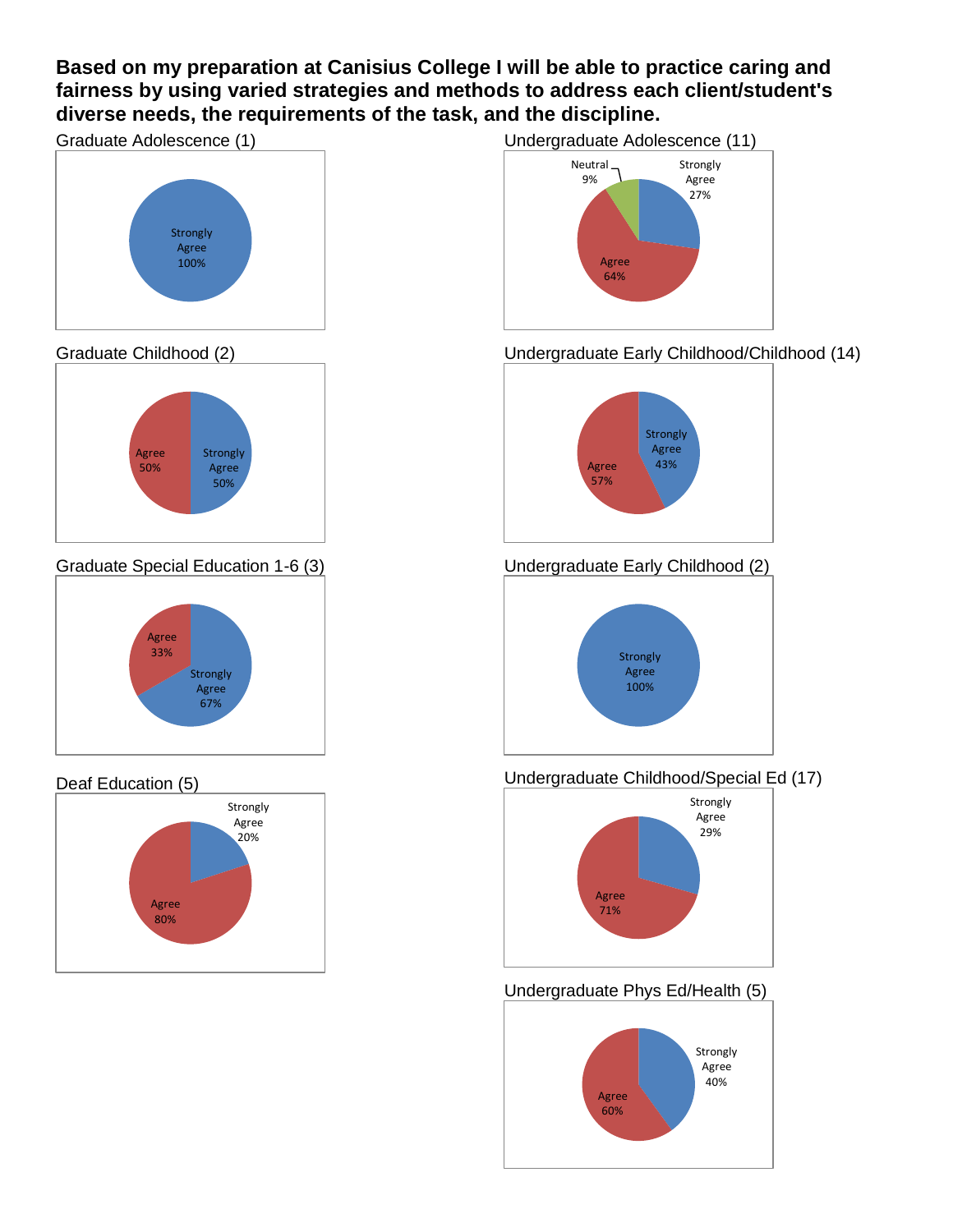### **Based on my preparation at Canisius College I will act responsibly through collaboration with others as partners in planning and implementing effective programming.**



#### Graduate Childhood (2)



Graduate Special Education 1-6 (3)



#### Deaf Education (5)



#### Undergraduate Adolescence (11)



Undergraduate Early Childhood/Childhood (14)



Undergraduate Early Childhood (2)



### Undergraduate Childhood/Special Ed (17)



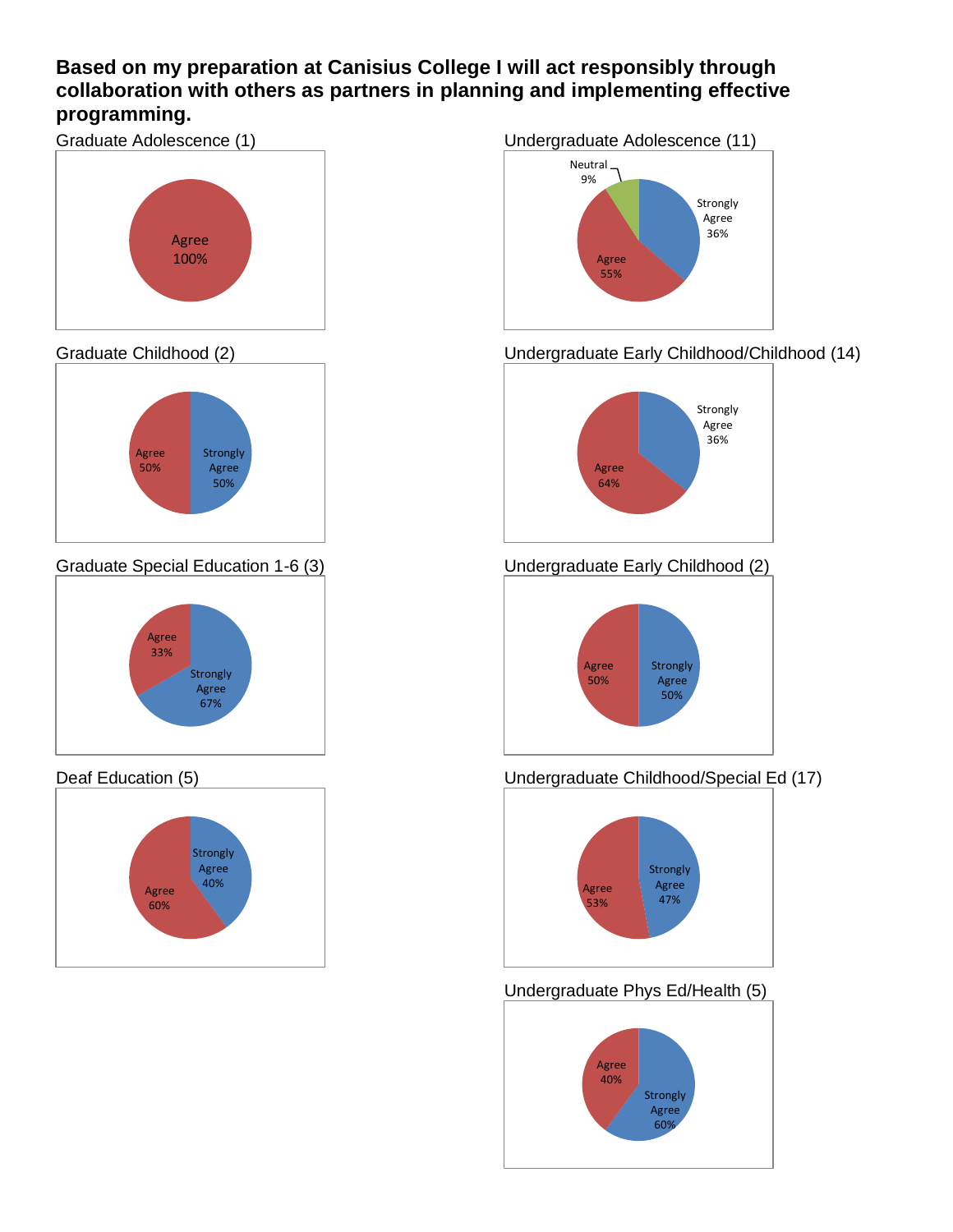### **Canisius College provided me with the knowledge, skills and dispositions to be successful and to be recognized as a competent professional in my employment.**

Graduate Adolescence (1)



#### Graduate Childhood (2)



Graduate Special Education 1-6 (3)



#### Deaf Education (5)





#### Undergraduate Early Childhood/Childhood (14)



## Undergraduate Early Childhood (2)



#### Undergraduate Childhood/Special Ed (17)



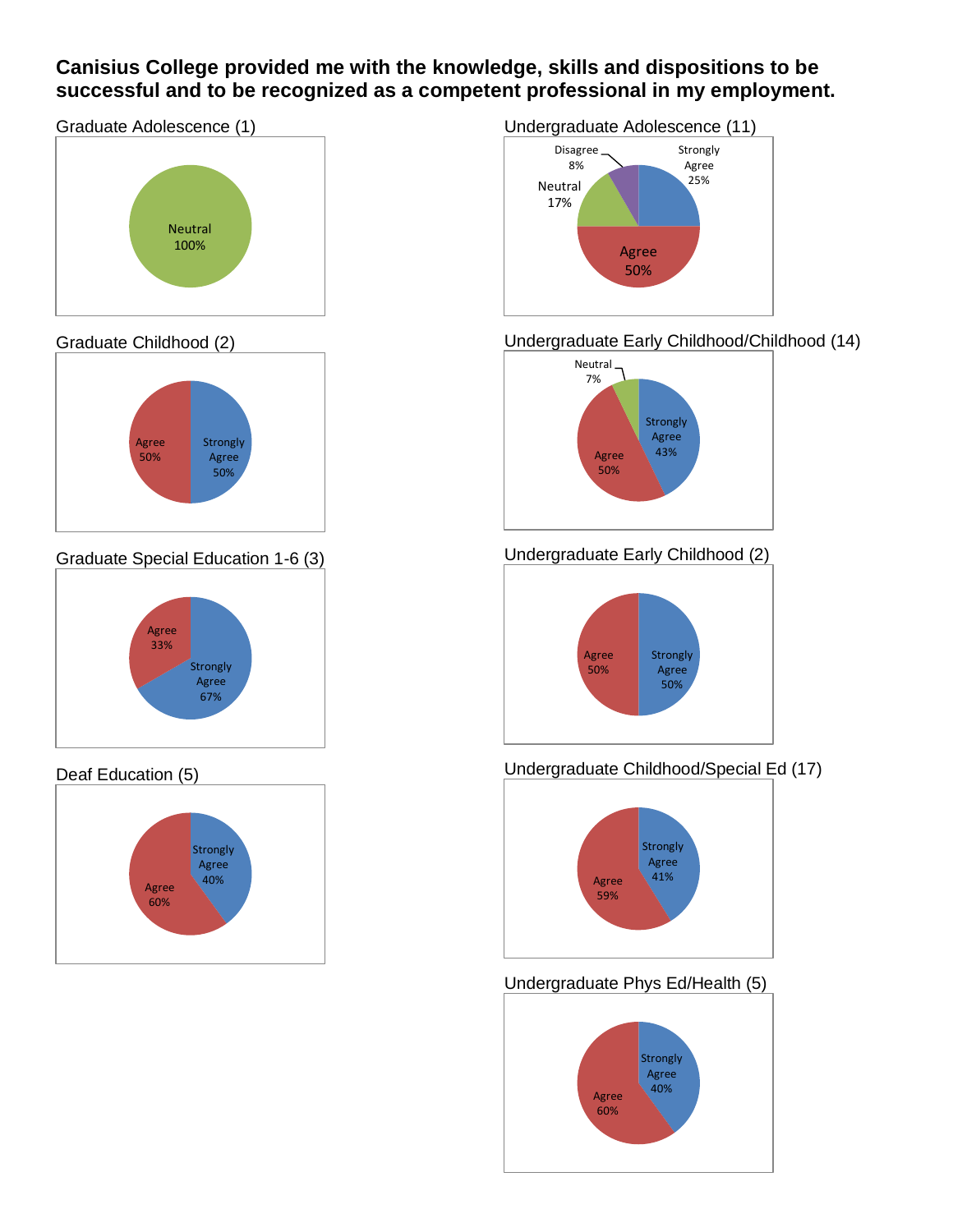### **My preparation program at Canisius was well aligned to state requirements and National standards.**

Graduate Adolescence (1)



#### Graduate Childhood (2)



Graduate Special Education 1-6 (3)



#### Deaf Education (5)



#### Undergraduate Adolescence (11) Strongly Agree 36% Agree 55% Neutral 9%

## Undergraduate Early Childhood/Childhood (14)



## Undergraduate Early Childhood (2)



#### Undergraduate Childhood/Special Ed (17)



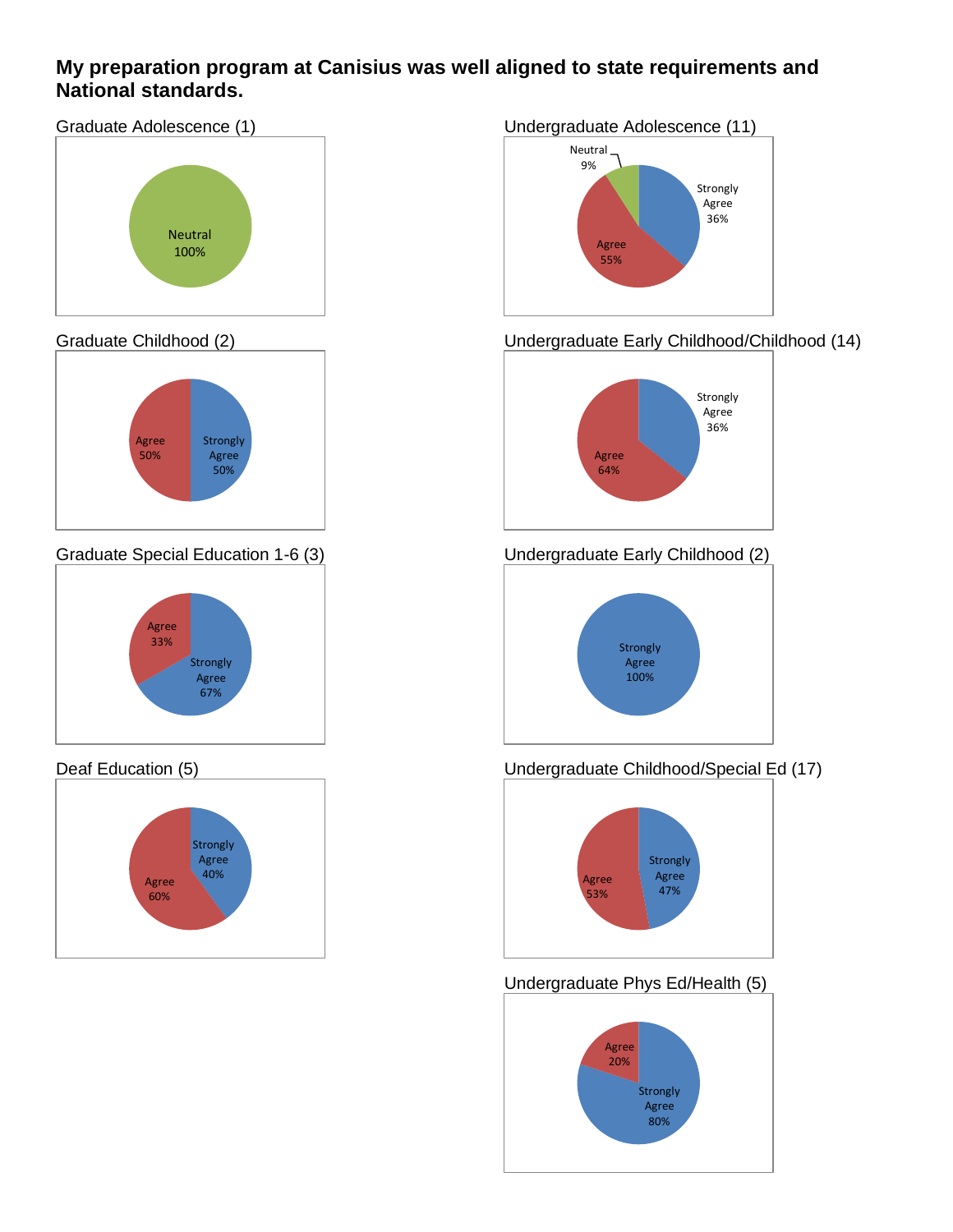#### **Canisius College Survey of Student Teacher 2014-15**

**The School of Education and Human Services is interested in how you perceive your educational program at Canisius College. Please take a moment and complete the following survey to help us assess our programs.**

**When will you receive your diploma from Canisius College?**

**Program at Canisius**

- **Graduate Adolescence Education**
- **Graduate Childhood Education**
- **Graduate Business Education K-12**
- **Deaf Education**
- **Differentiated Education**
- **Education Technologies**
- **Literacy**
- **Bilingual Education**
- **TESOL**
- **Graduate Physical Education**
- **Educational Leadership**
- **Graduate Special Education (1-6)**
- **Graduate Special Education (7-12)**
- **Undergraduate Early Childhood/Childhood Education**
- **Undergraduate Adolescence Education**
- **Undergraduate Early Childhood Education**
- **Undergraduate Physical Education/Health**
- **Undergraduate Physical Education**
- **Undergraduate Childhood Special Education (1-6)**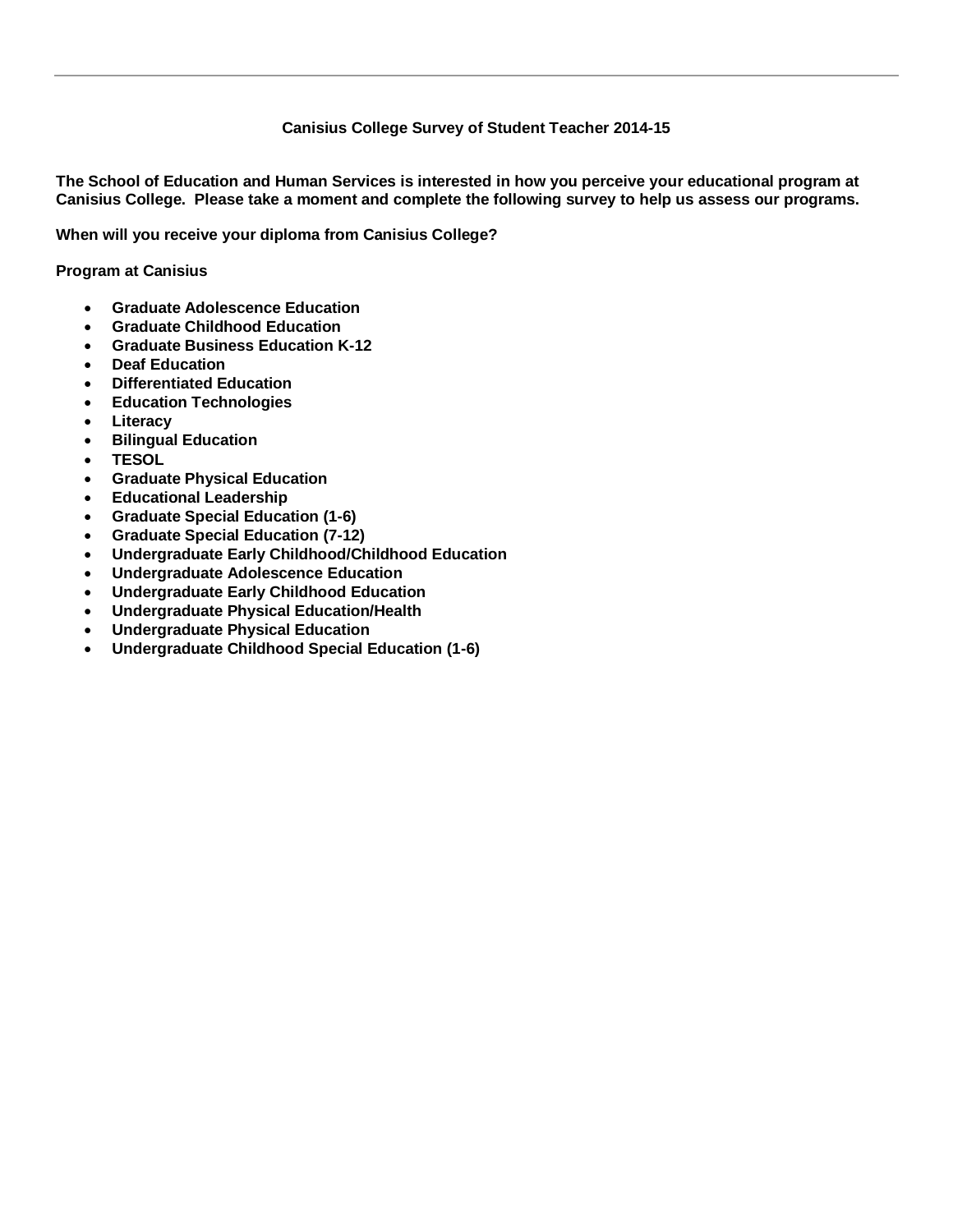#### **Content Knowledge**

Please select the box that most closely describes your level of agreement.

| Based on my preparation at Canisius College, I understand learning, teaching and/or other professional 4 5<br>foundations.* | î |
|-----------------------------------------------------------------------------------------------------------------------------|---|
| Strongly Agree                                                                                                              |   |
| $\Box$ Agree                                                                                                                |   |
| Neutral<br>$\Box$                                                                                                           |   |
| <b>Disagree</b>                                                                                                             |   |
| <b>Strongly Disagree</b>                                                                                                    |   |
|                                                                                                                             |   |

Based on my preparation at Canisius College I can apply best practices in my profession.\*

- Strongly Agree
- Agree
- **Neutral**
- **Disagree**
- Strongly Disagree

Based on my preparation at Canisius College I can implement a variety of strategies that integrate critical thinking, inquiry, and problem solving."

- Strongly Agree
- □ Agree
- □ Neutral
- Disagree
- Strongly Disagree

Based on my preparation at Canisius College I can maintain appropriate classroom management.\*

- Strongly Agree
- Agree
- □ Neutral
- Disagree
- Strongly Disagree

#### I am able to employ strong knowledge in my content area.\*

- Strongly Agree
- □ Agree
- □ Neutral
- Disagree
- Strongly Disagree

#### I am able to employ appropriate pedagogical content knowledge.\*

- Strongly Agree
- Agree
- **Neutral**
- Disagree
- Strongly Disagree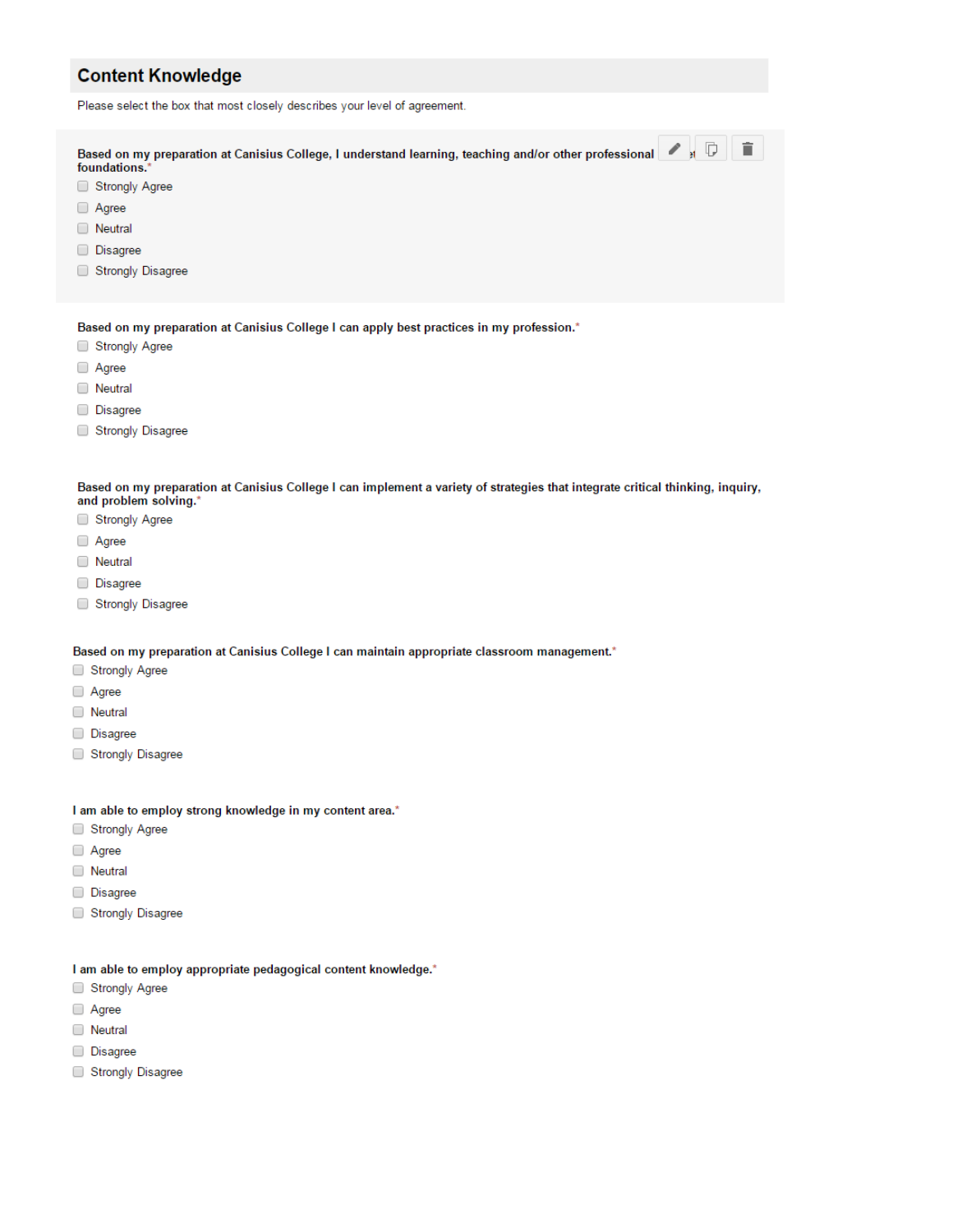#### **Impact on Student Learning**

Please select the box that most closely describes your level of agreement.

Based on my preparation at Canisius College I am able to achieve positive outcomes regarding student learning, achievement and/or development.\*

- Strongly Agree
- Agree
- **Neutral**
- Disagree
- Strongly Disagree

Based on my preparation at Canisius College I can set clear learning goals and align instruction with standard based content.'

- Strongly Agree
- Agree
- **Neutral**
- Disagree
- Strongly Disagree

Based on my preparation at Canisius College I can engage and motivate students.\*

- Strongly Agree
- Agree
- **Neutral**
- **Disagree**
- Strongly Disagree

I am able to successfully consider multiple ability levels in diverse P-12 settings when developing lessons and assessments..'

- Strongly Agree
- □ Agree
- 
- **Neutral**
- **Disagree**
- Strongly Disagree

My experience at Canisius has enabled me to effectively teach diverse P-12 student populations..\*



- Strongly Agree
- Agree
- Neutral
- Disagree
- Strongly Disagree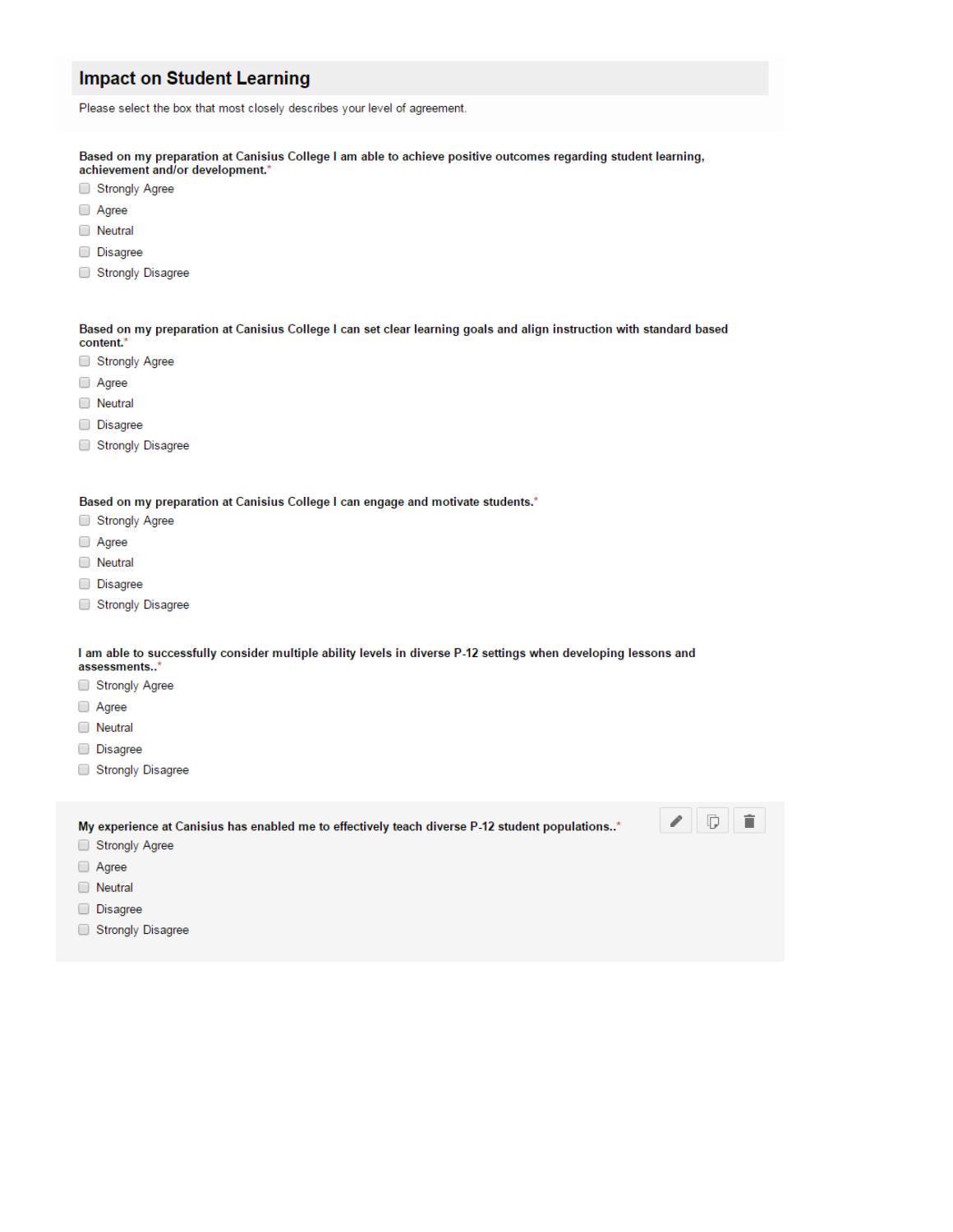#### **Self-Reflection**

Please select the box that most closely describes your level of agreement.

I am willing and able to use the results of P-12 assessments of student learning to guide my instruction and/or

- professional effectiveness.\*
- Strongly Agree
- □ Agree
- **Neutral**
- **Disagree**
- Strongly Disagree

I am willing and able to engage in collaboration to augment my professional practice.\*

- Strongly Agree
- Agree
- **Neutral**
- **Disagree**
- Strongly Disagree

#### **Service Orientation**

Please select the box that most closely describes your level of agreement.

After graduating, I plan to assume appropriate leadership/roles in the school and/or in the district.\*

- Strongly Agree
- Agree
- **Neutral**
- Disagree
- Strongly Disagree

After graduating, I plan to be involved in internal or external communities that support student development.\*

- Strongly Agree
- Agree
- **Neutral**
- Disagree
- Strongly Disagree

My training at Canisius stressed the importance of involving family and community members in a child's education.\*

- Strongly Agree
- Agree
- **Neutral**
- Disagree
- Strongly Disagree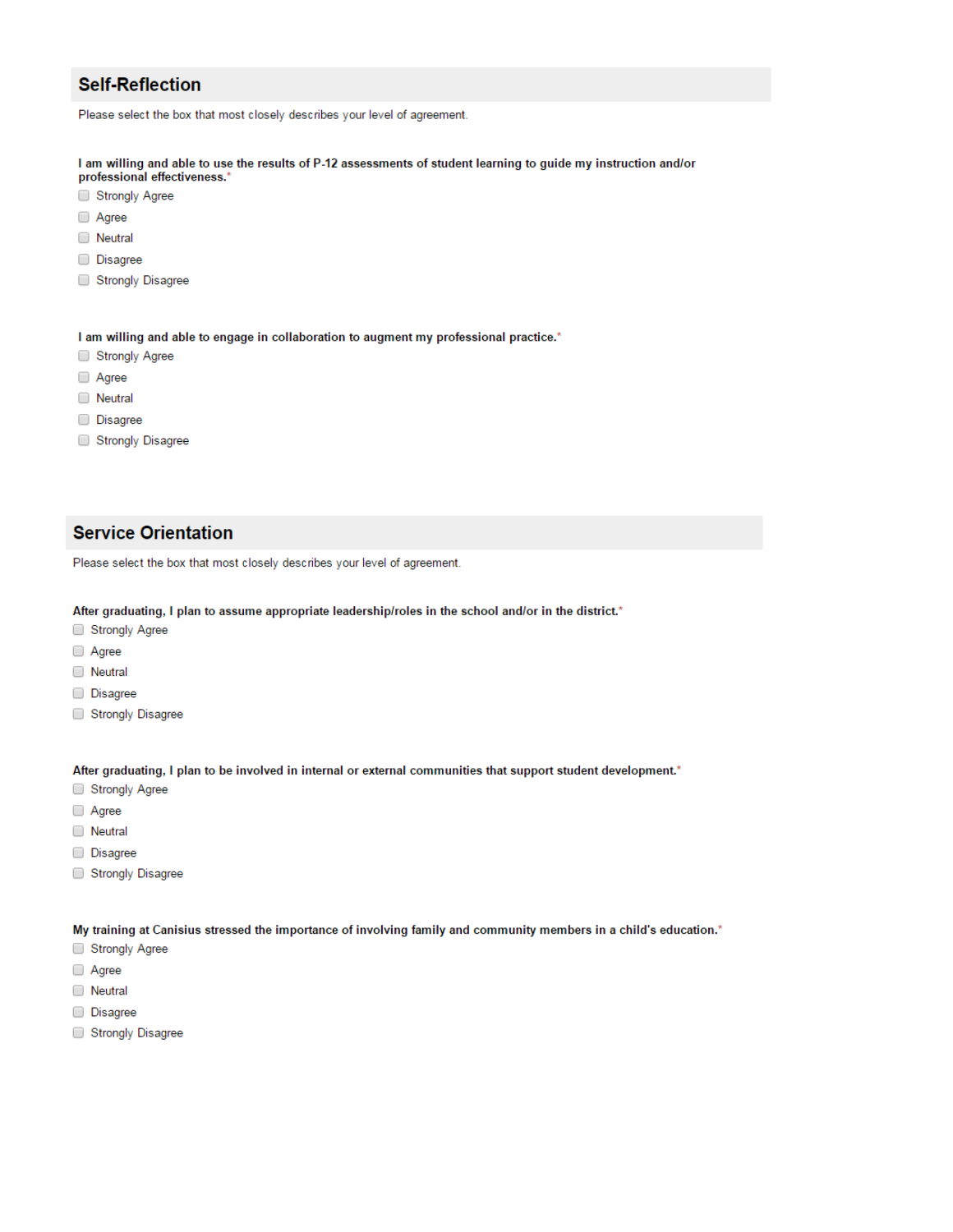#### **Professional Dispositions**

Please select the box that most closely describes your level of agreement.

Based on my preparation at Canisius College I will be able to practice professional and ethical responsibility by respecting multiple perspectives of clients/students, local communities, and colleagues.\*

- Strongly Agree
- □ Agree
- **Neutral**
- Disagree
- 
- Strongly Disagree

Based on my preparation at Canisius College I will be able to effectively communicate and work with clients/students, parents, and other professionals\*

- Strongly Agree
- Agree
- □ Neutral
- Disagree
- Strongly Disagree

Based on my preparation at Canisius College I will be able to practice caring and fairness by using varied strategies and methods to address each client/student's diverse needs, the requirements of the task, and the discipline'

- Strongly Agree
- Agree
- **Neutral**
- Disagree
- Strongly Disagree

Based on my preparation at Canisius College I will act responsibly through collaboration with others as partners in planning and implementing effective programming'

- Strongly Agree
- Agree
- **Neutral**
- **Disagree**
- Strongly Disagree